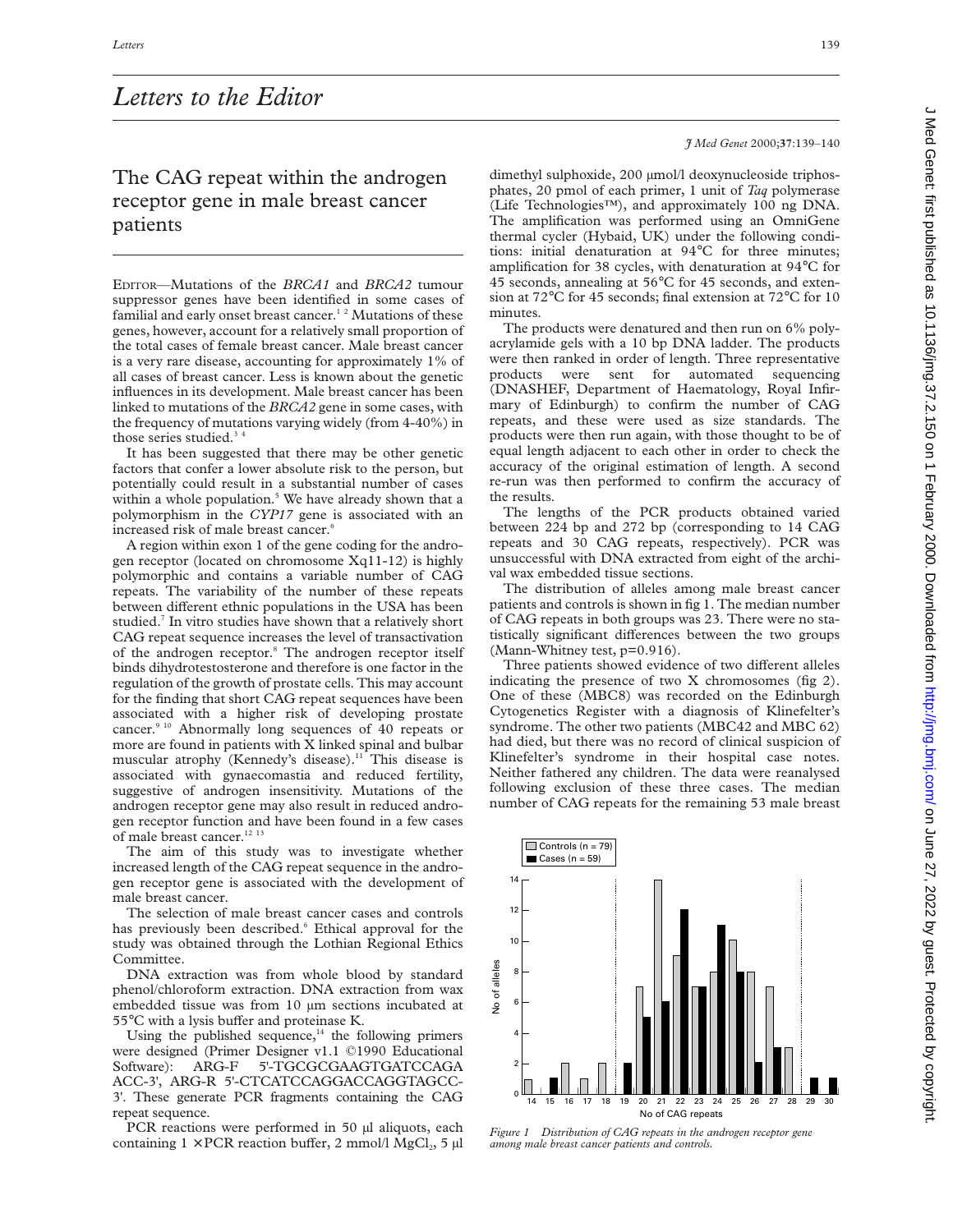

*Figure 2 Genotyping of the three male breast cancer patients carrying two diVerent alleles of the androgen receptor gene.*

cancer patients was also 23. There was still no statistically significant difference between cases and controls  $(p=0.765)$ .

We have not observed any overall difference between the median CAG repeat length of male breast cancer patients and controls. However, no males in the control group had alleles containing more than 28 CAG repeats, whereas two of the male breast cancer patients had alleles with 29 and 30 repeats respectively. Only one of the male breast cancer patients had an allele containing 18 repeats or less, compared to six of the controls. To our knowledge, the length of this CAG repeat has only been studied in one group of male breast cancer patients previously.<sup>15</sup> There was found to be no significant difference between male breast cancer cases and controls. However, sequences of 30 repeats or more were found only among cases. Our results are consistent with these findings. In addition, it has been recently observed that women who are carriers of *BRCA1* mutations are at a significantly increased risk of breast cancer if they carry at least one androgen receptor gene allele with 28 or more CAG repeats.<sup>16</sup> We believe that a relatively long CAG repeat sequence within the androgen receptor gene may be implicated in a few cases of male breast cancer. Conversely, a short CAG repeat sequence might offer a degree of protection against male breast cancer.

It is well recognised that Klinefelter's syndrome is associated with an increased risk of male breast cancer.<sup>17</sup> One of the male breast cancer patients in our study was known to have had Klinefelter's syndrome. Our study of the androgen receptor gene has enabled us to identify a further two patients whom we suspect to have had Klinefelter's syndrome.

The findings presented in this study indicate that the CAG repeat sequence within the androgen receptor gene may, in some cases, be one useful molecular marker to identify males at increased risk of developing breast cancer.

Larger studies are required to define the importance of this CAG repeat in male breast cancer further. An international consortium has recently been set up and we have agreed to contribute our data to this.

There is also a GGC repeat sequence within exon 1 of the androgen receptor gene. This might be an interesting area for further study.

We thank the following: Mr R Morris and Dr S Bader for technical advice; Dr T Anderson, Dr A McGregor, Dr I Nawroz, Dr K Ramesar, and Dr A M Lutfy for making available the archival wax embedded tissue sections; Miss G Kerr and the medical records staff in the Department of Clinical Oncology, Western<br>General Hospital, Edinburgh; and staff in the Department of Blood Transfusion Medicine, Royal Infirmary of Edinburgh and in the Department of ENT Surgery, City Hospital, Edinburgh for providing some of the control samples. This work has been funded by grants from the Royal College of Surgeons of Edinburgh, the Sarah Percy Fund, the Melville Trust for the Care and Cure of Cancer, and the Robertson Trust.

> I E YOUNG\* K M KURIAN\* M A F MACKENZIE\* I H KUNKLER† B B COHEN‡ M L HOOPER\* A H WYLLIE\*§ C M STEEL‡

*\*Sir Alastair Currie CRC Laboratories, University of Edinburgh Department of Pathology, Molecular Medicine Centre, Western General Hospital, Crewe Road, Edinburgh EH4 2XU, UK †Department of Clinical Oncology, Western General Hospital, Crewe Road, Edinburgh EH4 2XU, UK ‡School of Biomedical Sciences, Bute Medical Building,*

*University of St Andrews, St Andrews, Fife KY16 9TS, UK §Department of Pathology, University of Cambridge, Tennis Court Road, Cambridge CB2 1QP, UK*

- 1 Miki Y, Swensen J, Shattuck-Eidens D, *et al*. A strong candidate for the breast and ovarian cancer susceptibility gene BRCA1. *Science* 1994;**266**:66-
- 71.<br>2 Wooster R, Bignell G, Lancaster J, *et al.* Identification of the breast cancer<br>susceptibility gene BRCA2. *Nature* 1995;378:789-92.<br>3 Friedman LS, Gayther SA, Kurosaki T, *et al.* Mutation analysis of BRCA1
- and BRCA2 in a male breast cancer population. *Am J Hum Genet* 1997;**60**: 313-19.
- 4 Thorlacius S, Olafsdottir G, Tryggvadottir L, *et al*. A single BRCA2 mutation in male and female breast cancer families from Iceland with varied cancer phenotypes. *Nat Genet* 1996;**13**:117-19.
- 5 Feigelson HS, Ross RK, Yu MC, Coetzee GA, Reichardt JKV, Henderson<br>BE. Genetic susceptibility to cancer from exogenous and endogenous<br>exposures. *J* Cell Biochem 1996;25(suppl):15-22.<br>6 Young IE, Kurian KM, Annink C, et
- is associated with male breast cancer. *Br J Cancer* 1999;**81**:141–3. 7 Edwards AL, Hammond HA, Jin L, Caskey CT, Chakraborty R. Genetic
- variation at five trimeric and tetrameric tandem repeat loci in four human population groups. *Genomics* 1992;**12**:241-53.
- 8 Chamberlain NL, Driver ED, Miesfeld RL. The length and location of CAG trinucleotide repeats in the androgen receptor N-terminal domain aVect transactivation function. *Nucleic Acids Res* 1994;**22**:3181-6.
- 9 Stanford JL, Just JJ, Gibbs M, *et al*. Polymorphic repeats in the androgen receptor gene: molecular markers of prostate cancer risk. *Cancer Res* 1997; **57**:1194-8.
- 10 Giovannucci E, Stampfer MJ, Krithivas K, *et al*. The CAG repeat within the androgen receptor gene and its relationship to prostate cancer. *Proc Natl*<br>*Acad Sci USA* 1997;94:3320-3.
- *Acad Sci USA* 1997;**94**:3320-3. 11 LaSpada AR, Wilson EM, Lubahn DB, Harding AE, Fishbeck KH. Andro-gen receptor gene mutations in X-linked spinal muscular atrophy. *Nature* 1991;**352**:77-9.
- 12 Wooster R, Mangion J, Eeles R, *et al*. A germline mutation in the androgen receptor gene in two brothers with breast cancer and Reifenstein syndrome.<br>Nat Genet 1992;2:132-4.
- *Nat Genet* 1992;**2**:132-4. 13 Lobaccaro JM, Lumbroso S, Belon C, *et al*. Male breast cancer and the
- androgen receptor gene. *Nat Genet* 1993;5:109-10.<br>14 Available from URL: http://www.uwcm.ac.uk/<br>15 Haraldsson K, Loman N, Zhang QX, Johannsson O, Olsson H, Borg A.<br>BRCA2 germ-line mutations are frequent in male breast can
- 16 Rebbeck TR, Kantoff PW, Krithivas K, et al. Modification of BRCA1associated breast cancer risk by the polymorphic androgen-receptor CAG repeat. *Am J Hum Genet* 1999;**64**:1371-7.
- 17 Jackson AW, Muldal S, Ockey CH, O'Connor PJ. Carcinoma of the male breast in association with the Klinefelter syndrome. *BMJ* 1965;**i**:223-5.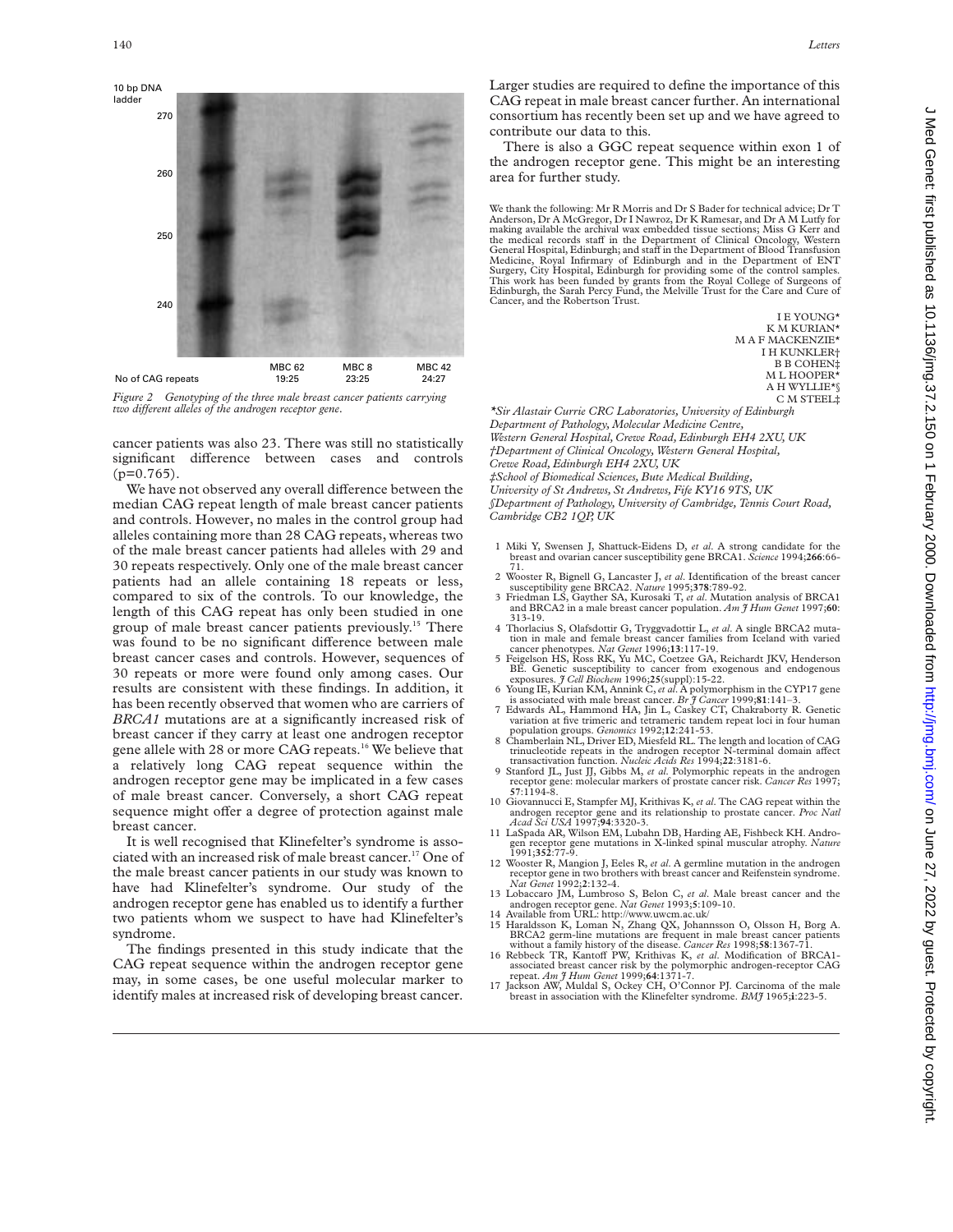# Deletion and duplication of the adenomatous polyposis coli gene resulting from an interchromosomal insertion involving 5(q22q23.3) in the father

EDITOR—Chromosomal rearrangements occur at a low frequency in the general population and chromosomal insertions occur at an estimated frequency of 1 in 5000 newborn infants.<sup>1</sup> Adjacent segregation of interchromosomal insertions results in a deletion or duplication of the inserted segment or more complicated imbalances through a recombination event at meiosis. In the case presented here, a balanced interchromosomal insertion between chromosomes 5 and 10, 46,XY,dir ins(10;5)(q25;q22q23.3), was carried by the father. Theoretically this insertion involves less than 1% of the haploid autosomal length and therefore a fetus with either a duplication or deletion is likely to be viable unless there are essential genes in this segment that are deleterious in an aneuploid conceptus. Generally deletions are more deleterious than duplications and there are few published cases where the clinical features of a duplication and deletion for the same chromosomal region have been described within the same family.<sup>2 3</sup>

In this paper we report four cases of a 5q22q23.3 deletion and one case of a duplication for the same region which includes the *APC* gene. All of the aneuploid offspring were within the same generation and the clinical features associated with 5q22q23.3 deletion with a similar genetic background will be compared with published cases.

Lymphocytes were cultured by standard methods including semi-synchronisation with thymidine and preparations were analysed using G banding.<sup>4</sup> Fluorescence in situ hybridisation (FISH) of the chromosome preparations involved YAC probe 37HG4 containing a 2.3 kb fragment of cDNA from the *APC* gene which recognises an *Msp*I polymorphism.5 The *APC* gene has been localised to the subband 5q22.1.<sup>5</sup> Standard FISH procedures were used and have been published elsewhere.<sup>6</sup> FISH images were viewed using computer enhanced image analysis systems (Vysis).

The family were investigated on the birth of the proband. The parents were first cousins of Asian origin and the mother did not speak any English. At the birth of the sec-

### *J Med Genet* 2000;**37**:141–145

ond child the father was 34 and the mother 21 years of age. They have three clinically normal children (first, third, and eighth pregnancies, II.1, II.3, and II.8) although the chromosome constitution of one of them is unknown (II.1). However, the remaining five pregnancies resulted in chromosomally abnormal offspring (fig 1). The parents had genetic counselling after the birth of their second child (case I, II.2) and further follow up of family members was declined.

In case 1 (II.2) the pregnancy was uneventful and the infant was delivered at term. At birth his Apgar score was 3 at one minute, 6 at five minutes, and 9 at 10 minutes. Intubation failed as the vocal cords could not be visualised owing to the malformed head and neck. His birth weight was 1860 g and head circumference 34 cm. Physical examination showed cleft palate, micro-osmia, anteverted nostrils, micrognathia, downward slanting palpebral fissures, talipes equinovarus, polydactyly (nine toes on the right foot), low set ears, bilateral VII cranial nerve palsy, and ulnar deviation of the fingers (fig 2). He was also tachypnoeic from birth with chest wall recession and irregular respiratory effort. Chest *x* ray showed clear lungs. Septic and TORCH screen were normal. Arterial blood gases showed a mild metabolic acidosis. ECG was normal. The tachypnoea remained unexplained. The proband was initially nursed in oxygen but later tolerated air. The child showed restricted movement of all limbs. At 16 days an *x* ray showed a fractured right humerus with callous surrounding a fracture of the right clavicle. No pathological cause was found. He was extremely irritable, with a paucity of spontaneous movement and inability to feed without a nasogastric tube.

On day 23 he became deeply cyanosed with breathing even more laboured than previously and died suddenly the same day. Necropsy was declined on religious grounds.

The patient's karyotype showed a deleted chromosome 5, 46,XY,del(5)(q22q23.3). Investigation of the parents' blood indicated that the mother had a normal female karyotype. However, the father had an interchromosomal insertion of the 5q22q23.3 segment into chromosome 10, 46,XY,dir ins(10;5)(q25;q22q23.3) (fig 3).

The proband's karyotype was therefore 46,XY,der(5)dir ins(10;5)(q25;q22q23.3)pat.

With case 2 (II.3, fig 1), the mother had an amniocentesis at 17 weeks' gestation; a normal male chromosome constitution was reported and the pregnancy continued to term. The baby had no dysmorphic features at birth and examination at 5 years of age showed a unilateral simian



*Figure 1 Diagrammatic summary of clinical features in the family. The father (I.2) carries the interchromosomal insertion. N=normal karyotype.*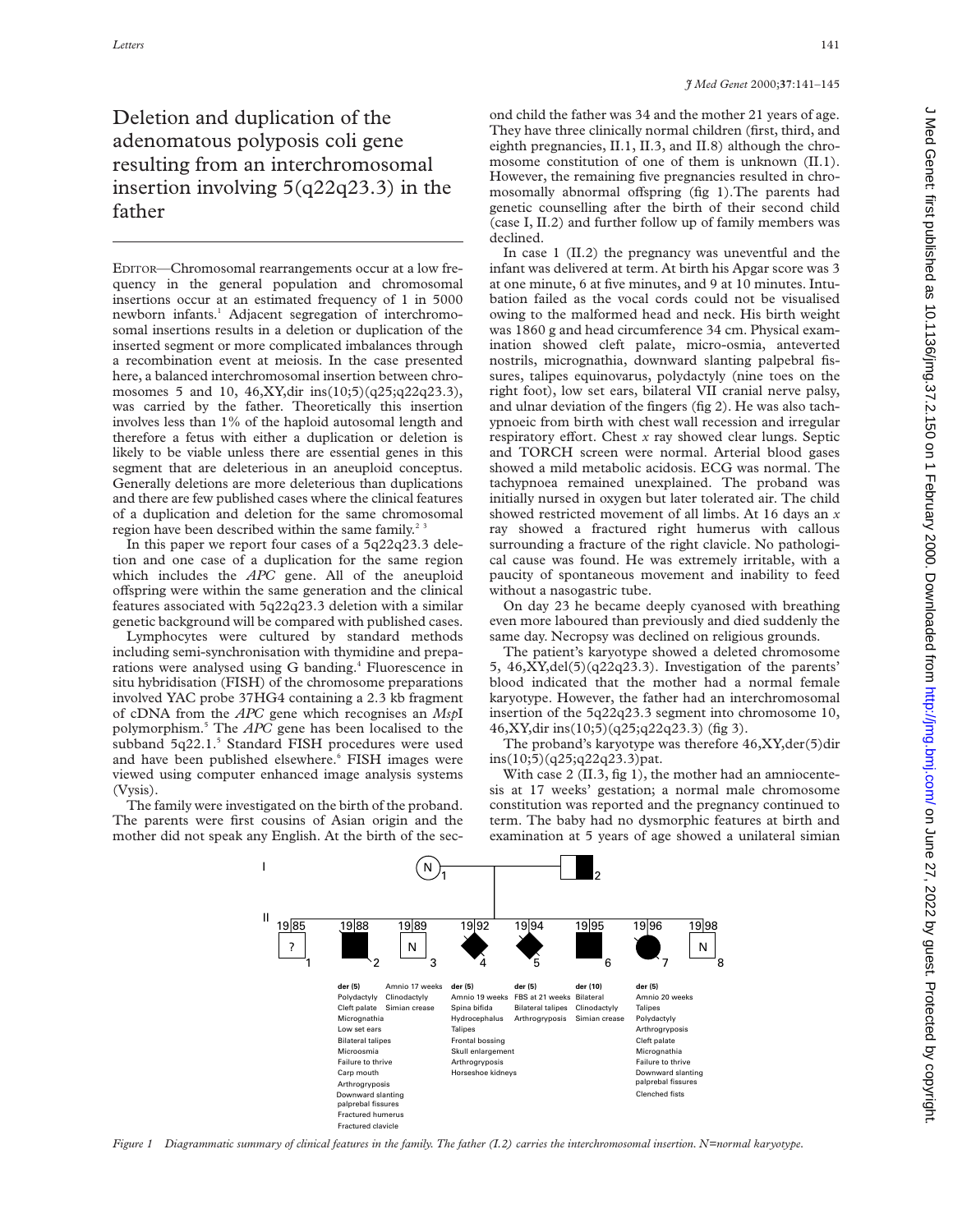

*Figure 2 (A) Case II.2 at birth and (B) polydactyly and talipes of the right foot. (All photographs reproduced with permission.)*

crease, clinodactyly, and a right undescended testis. An orchidopexy was later performed.

With case 3 (II.4, fig 1), the parents initially declined prenatal diagnosis but ultrasound scan at 19 weeks' gestation showed hydrocephalus and lumbosacral spina bifida. The pregnancy was terminated at 22 weeks' gestation after cytogenetic analysis of amniotic cells showed an abnormal karyotype, 46,XY,der(5)dir ins(10;5)(q25;q22q23.3)pat. At necropsy the fetus weighed 280 g, crown-rump length was 17.0 cm, and head circumference 24.5 cm. External examination showed frontal bossing and a large head. The lumbar meningomyelocele was confirmed but the fetus also had borderline hydrocephalus, a horseshoe kidney, and bilateral talipes. No heart, lung, or brain abnormalities were evident, but the lung, adrenal, and thymus showed congestion.

With case 4 (II.5, fig 1), the mother presented in the second trimester and ultrasound scan at 21+4 weeks' gestation showed a normal sized fetus for gestation. The head circumference was 18.6 cm, BPD 53 cm, and the heart, spine, and diaphragm appeared normal. However, polydactyly (six toes on each foot), bilateral talipes, and arthrogryposis of the elbows and fingers were evident, and a pterygium at each elbow was suspected on ultrasound. A fetal blood sample was taken for cytogenetic studies and analysis showed a male fetus with the der(5). FISH studies using the APC probe showed only one signal in all divisions examined,  $46, XY, der(5)dir$  ins $(10,5)(q25, q22q23.3)$ .ish der(5)dir ins(q25;q22q23.3)(37HG4−) (fig 4). The parents elected to terminate the pregnancy.

With case 5 (II.6, fig 1), the mother presented in the second trimester and an ultrasound scan at 19 weeks' gestation was normal. Prenatal diagnosis was declined. The male child, born at term weighing 2700 g, was clinically normal on initial assessment. Blood was sent for karyotyping at birth by the paediatricians because of the previous family history. Neonatal blood showed a male child with a duplication of 5q22q23.3, 46,XY,der(10)dir ins(10;5)(q25;q22q23.3)pat (fig 5). FISH using the APC probe showed three signals on blood interphase cells, nuc ish 5q22.1(37HG4x3). Detailed examination of the child after cytogenetic investigation showed a third fontanelle, bilateral clinodactyly, a unilateral simian crease, and an undescended left testis. No other dysmorphic features were evident. The child was developmentally normal at 2 years of age.

In the pregnancy of case 6 (II.7, fig 1), the mother underwent initial ultrasound examination at 20 weeks' gestation. This showed talipes, polydactyly, and arthrogryposis. Cytogenetic analysis of the amniotic fluid showed a female fetus with a der(5), 46,XX,der(5)dir ins(10;5)(q25;q22q23.3)pat. The parents elected to continue the pregnancy and a dysmorphic child was born at term. The child had a cleft palate, downward slanting palpebral fissures, clenched fists, restricted hip movement, polydactyly of the right foot (six toes), hirsutism, talipes, micrognathia, and low set ears (fig 6). She also had similar respiratory difficulties to case 1. Examination at 3 months showed further dysmorphism including developmental delay, glossoptosis, barrel shaped chest, abnormal lumbosacral spine, increased tone, simple left ear, unilateral accessory auricle, and epicanthic folds. The child had to be fed by nasal tube as she was unable to feed orally. The child died at 11 months of age and necropsy was declined.

With case 7 (II.8, fig 1), the mother declined prenatal diagnosis but serial ultrasound appeared normal and growth was satisfactory. The pregnancy and birth were uncomplicated. A male child was born at term and the Apgar scores were 8 at one minute and 9 at five minutes. There were no dysmorphic features at 8 weeks of age except unilateral clinodactyly which was also present in the mother. The karyotype was normal, 46,XY.

The oldest male child (II.1) has not been karyotyped but his growth and development are normal.

Interchromosomal insertions are individually rare events and in this family both a deletion and duplication of the inserted region were viable. Interchromosomal insertions involve three break rearrangements and theoretically such insertions can lead to aneusomy via two mechanisms, segregation or recombination. However, observed aneusomies have mostly resulted from segregation<sup>7</sup> and only exceptionally from recombination.8 In this family adjacent 1 segregation of the insertion has provided a unique study of four monosomy  $5q22q23.3$  offspring with a similar genetic background and a clinically normal child with a duplication of 5q22q23.1. There has been one other reported case of a (10;5) interchromosomal insertion and this gave rise to an infant with duplication of a more proximal region of 5q(q13q22).9

Of the previous 27 cases where a deletion of 5q13-31 has been published, 24 have arisen de novo<sup>11 13-31</sup> and three were recombinants from an intrachromosomal insertion.<sup>10 12</sup> As far as we are aware this is the first reported case of deletion 5q resulting from segregation of an interchromosomal insertion in the parent.

Earlier publications have described either a distal 5q22 or proximal deletion of 5q13 because of the similarity of the bands in 5q. Consistent clinical features associated with deletion of distal 5q22-q31 include developmental delay, low birth weight, failure to thrive, decreased fetal movement, polyhydramnios, camptodactyly, small mouth, high arched palate, micrognathia, hypertelorism, downward slanting palprebal fissures, short stature, head circumference above 35 cm, frontal bossing, epicanthic folds, depressed nasal bridge, anteverted nostrils, low set ears, short neck, cleft palate (50% cases), head and heart abnormalities (50% cases), talipes, simian crease, and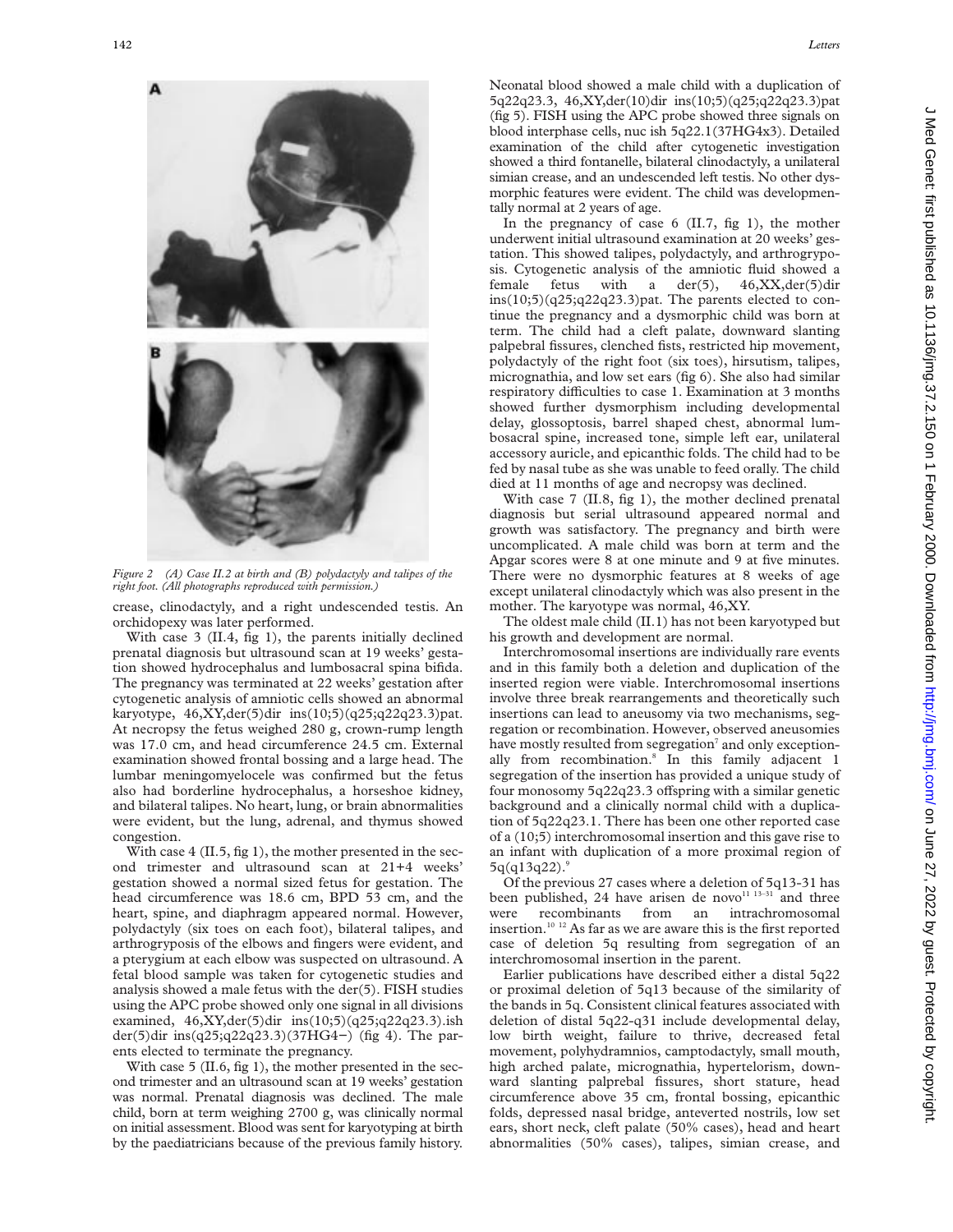

*Figure 3 A diagrammatic representation of the interchromosomal direct insertion between chromosomes 5 and 10 in the father.*



*Figure 4 FISH using YAC probe 37HG4 showing a single signal (arrowed) in a metaphase from II.2.*



*Figure 5 FISH using chromosome 5 paint showing a duplication of chromosome 5 material inserted into chromosome 10.*

mental and motor retardation. Other clinical features less frequently observed were dislocation of the hips (28%), thin upper lip (28%), carp shaped mouth (28%), and repeated respiratory and urinary infections  $(43\%)$ .<sup>32</sup> The four cases described here all had talipes and arthrogryposis while case 1 also had low birth weight,

failure to thrive, depressed nasal bridge, micro-osmia, anteverted nostrils, low set ears, micrognathia, carp shaped mouth, cleft palate, downward slanting palpebral fissures, single simian crease, short neck, mental retardation and recurrent respiratory infections. Case 3 had skull enlargement, frontal bossing, and low set ears while case 6 had cleft palate, downward slanting palprebal fissures, low set ears, and respiratory problems. Only three published cases have a similar breakpoint (5q22q23.3) to the deletion cases described here and two had mental retardation, multiple epidermoid cysts, long midface, and APC.<sup>12</sup> A third case<sup>19</sup> described an adult with a bossed, high forehead, long philtrum, high arched palate, joint laxity, long fingers, and APC. Interstitial deletions of 5q22 have been reported in adults with polyposis coli but as the cases described here have a larger deletion involving 5q23.3 they are unlikely to survive to adulthood when APC would be evident.

Several consistent features between the cases presented in this paper and previously published cases of a deletion of 5q22q23.3 include arthrogryposis and talipes, suggesting that some limb development genes as well as *APC* are localised to this chromosomal region. One of the malformations displayed by cases 1, 4, and 6 was polydactyly. In view of the proposed role of *APC* in some forms of apoptosis and the function of the *Drosophila* homologues of  $APC$ ,  $\beta$ -catenin, and  $GSK3\beta$  in segment polarity and other aspects of cell fate,<sup>33</sup> the finding of polydactyly in this family is of interest. Mice carrying the *Apc* mutation have been seen to display digital abnormalities, but polydactyly is not a frequent finding in patients with deletions of the *APC* locus and may therefore be a consequence of genes other than *APC* in the family presented here.<sup>34</sup>

Reports of duplication for the distal 5q segment are rare, as many are a result of an unbalanced segregation of a translocation and are also deleted for another chromosome. Case 5 and that of Gilgenkrantz *et al*<sup>9</sup> are unique in that they are both the result of familial insertion. Three patients with a duplication of 5q22q23.3 have been reported and were all clinically dysmorphic with developmental delay. Features included microcephaly, psychomotor and mental retardation, small ears, strabismus, sloping, enlarged forehead, prominent nasal bridge, small chin, disproportionately long arms, esotropia, spasticity, and episodes of self mutilation.<sup>32</sup> Patients with a more distal duplication have features which include low birth weight, brachycephaly, clinodactyly, facial anomalies with protruding nose, and enlarged forehead.<sup>32</sup> Case 5 is unusual in that duplication of a segment of 5q22q23.3 incorporating a known gene has occurred without obvious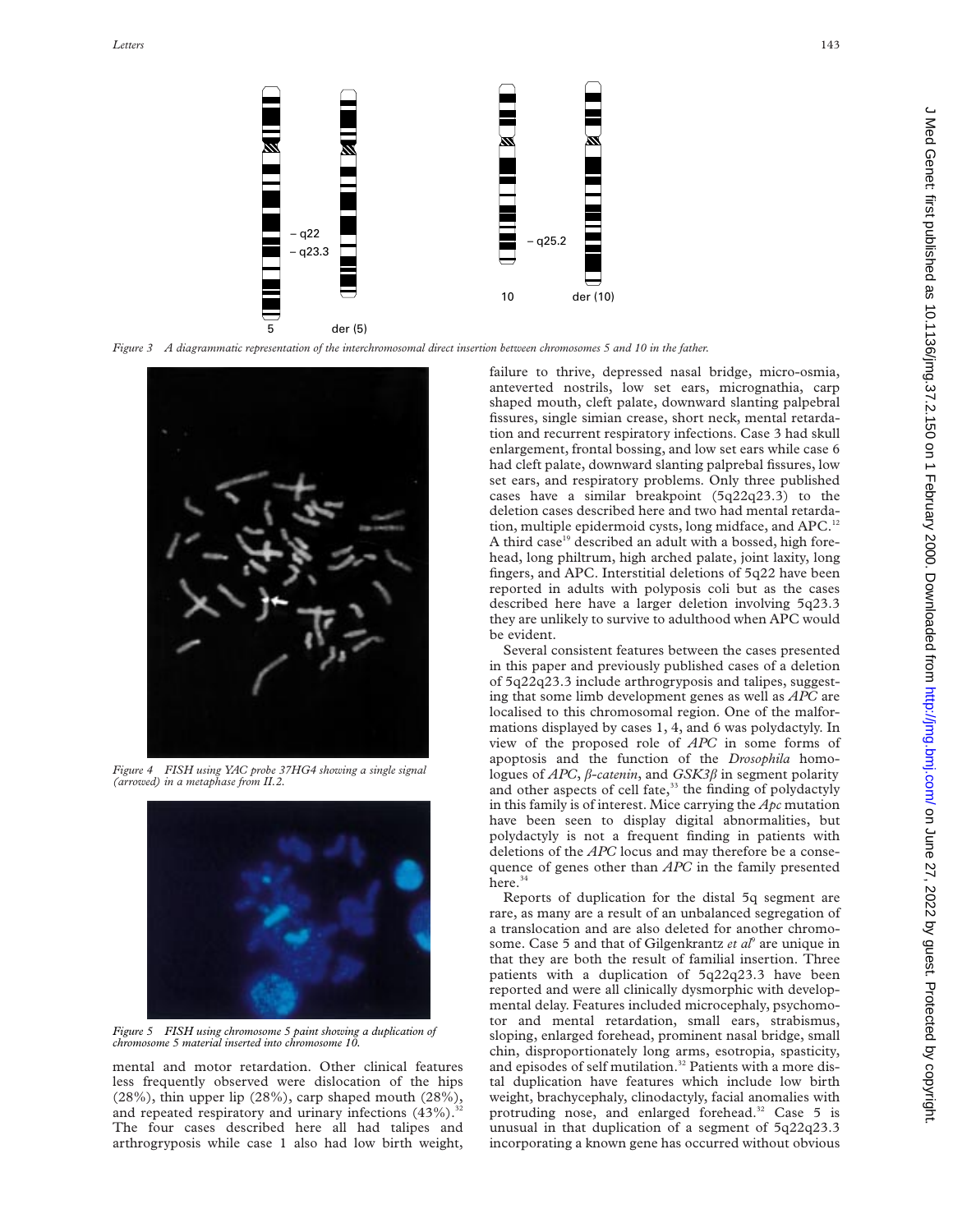

*Figure 6 (A) Case II.7 at birth and (B) polydactyly and talipes of the feet.*

phenotypic effect at 4 years of age. The child had a simian crease, clinodactyly, and undescended testis, but these features are also found in normal subjects; this is supported by the presence of the same phenotype in one of the sibs (case 2) who had a normal karyotype. The presence of an extra copy of *APC* could have a longer term effect especially in the colorectum. This child is effectively a natural experiment and if no phenotypic abnormalities of the colorectum occur then this would have implications for the safety of gene therapy for FAP in that an extra copy of *APC* in a colonocyte is not harmful.

Ultrasonography is becoming an increasingly more useful tool for detecting pregnancies at risk for a chromosome abnormality or genetic disorders. However, for couples with a known chromosome rearrangement, prenatal diagnosis is essential if a viable offspring with an abnormal clinical outcome is likely. It is also recommended that cases of clinically normal subjects with unbalanced karyotypes are published so that an informed decision can be made by parents prenatally when a similar rearrangement is identified. This paper presents such an example, as duplication of 5q22q23.3 may not result in clinical abnormality.

The authors would like to thank Simon Roth who referred the proband to the Cytogenetics Department and Helwyn Morgan for referring subsequent prenatal samples. The ideogram was produced using Applied Imaging software.

> R J HASTINGS\* E C SVENNEVIK\* B SETTERFIELD\* D WELLS† J D A DELHANTY\* H MACKINNON‡

*\*Clinical Cytogenetics, The Galton Laboratory, University College London, Wolfson House, 4 Stephenson Way, London NW1 2HE, UK †The Galton Laboratory, University College London, Wolfson House, 4*

*Stephenson Way, London NW1 2HE, UK*

*‡Paediatric Department, Whittington Hospital, St Mary's Wing, Highgate Hill, London N19 5NF, UK*

Correspondence to: Dr Hastings

- 1 De Arce MA, Law E, Martin L, Masterson JG. A case of inverted insertion
- assessed by R and G banding. *J Med Genet* 1982;**19**:148-51*.* 2 Beemer FA, de France HF, Rosina-Angelista IJM, Gerards LJ, Cats BP, Guyt R. Familial partial monosomy 5p and trisomy 5q; three cases due to paternal pericentric inversion 5 (p151q333). *Clin Genet* 1984;**26**:209-15.
- 3 Lazjuk GI, Lurie IW, Kirillova IA, et al. Partial trisomy 5q and partial monos<br>somy 5q within the same family. *Clin Genet* 1985;28:122-9.<br>4 Rooney DE, Czepulkowski BH. *Human cytogenetics: a practical approach*. Vol
- II. Oxford: IRL Press, 1992.
- 5 Kinzler KW, Nilbert MC, Su LK, *et al*. Identification of FAP locus genes from chromosome 5q21. *Science* 1991;**253**:661-5. 6 Pinkel D, Straume T, Gray JW. Cytogenetic analysis using quantitative, high
- sensitivity fluorescence hybridisation. *Proc Natl Acad Sci USA* 1986; **<sup>83</sup>**:2934-8.
- 7 Hastings R, Hamer B, Roth S, Lucas M. Partial trisomy 4p resulting from a balanced intrachromosomal insertion,  $4(q313p14p16)$ . *Clin Genet* 1990; **balanced intractations** in the tracherosomal insertion, 4(q314)  $P$ ,  $P$  and  $P$  and  $P$ . 8 Jalbert P, Albert HJ, Sele B, *et al.* Partial trisomy for long arms of chromo-
- some no 5 due to insertion and further "aneusomie de recombination". *J Med Genet* 1975;**12**:418-23*.*
- 9 Gilgenkrantz S, Dulucq P, Bresson JL, Gouget A, Pernot C, Gregoire MJ. Partial proximal trisomy of the long arm of chromosome 5 (q13→q22)
- resulting from maternal insertion dir ins (10;5) *J Med Genet* 1981;**18**:465-9. 10 Barber JCK, Ellish, FH, Bowles LV, *et al*. Adenomatous polyposis coli and a cytogenetic deletion of chromosome 5 resulting from a maternal intrachro-mosomal insertion. *J Med Genet* 1994;**31**:312-16.
- 11 Centerwall WR, Parslow M, Costello J. Interstitial deletion in the long arm of chromosome 5: a cytogenetic syndrome. *Am J Hum Genet* 1978;**30**:75A*.*
- 12 Cross I, Delhanty J, Chapman P, *et al*. An intrachromosomal insertion caus-ing 5q22 deletion and familial polyposis coli in two generations. *J Med Genet* 1992;**29**:175-80.
- .13 Dudin G, Alexander D, Talj F, Deeb M, Musallum S, Der Kaloustian VM<br>11 Interstitial deletion of band q12 of chromosome 5. Clin Genet 1984;25:455-8.<br>14 Erdtman B, Salzano FM, Mattevi MS. Chromosome studies in patients w
- congenital malformations and mental retardation. *Hum Genet* 1975;**26**: 297-306.
- 15 Felding I, Krissofferson U. A child with interstitial deletion of chromosome no 5. *Heredity* 1980;93:337-9.
- 16 Fukada T, Fukushima Y, Kuroki Y. A case of interstitial deletion of the long arm of chromosome 5: 46,XX,del(5)(q15q22). *Jpn J Hum Genet* 1984;**29**:63-7*.*
- 17 Harprecht-Beato W, Kaiser WP, Steuber E, Reinhard W. Interstitial deletion of the long arm of chromosome 5. *Clin Genet* 1983;**23**:167-71*.*
- 18 Herrera L, Kakati S, Gibas L, Pietrzak E, Sandberg AA. Brief clinical report: Gardner syndrome in a man with interstitial deletion of 5q. *Am J Med Genet* 1986;**25**:473-6. 19 Hodgson SV, Coonar AS, Hanson PJV, *et al*. Two cases of 5q deletions in
- patients with familial adenomatous polyposis: possible links with Caroli<br>disease. *J Med Genet* 1993;30:369-75.<br>Z0 Kucerova M, Polivkova Z. 46,XX, del(5)(pter to q15::q22 to qter). In: Bor-<br>gaonkar DS, Lillard DR, eds *Rep*
- *lies in man*. Fifth listing. Denton: North Texas University, 1978:56.
- 21 Lindenbaum RH, Butler LJ. Child with multiple anomalies and a group
- B(4-5) long arm deletion (Bq-). Arch Dis Child 1971;46:99-101.<br>22 Lindgren V, Bryke CR, Ozcelik T, Yang-Feng TL, Francke U. Phenotypic, cytogenetic and molecular studies of three patients with constitutional deletions of tous polyposis. *Am J Hum Genet* 1992;**50**:988-97.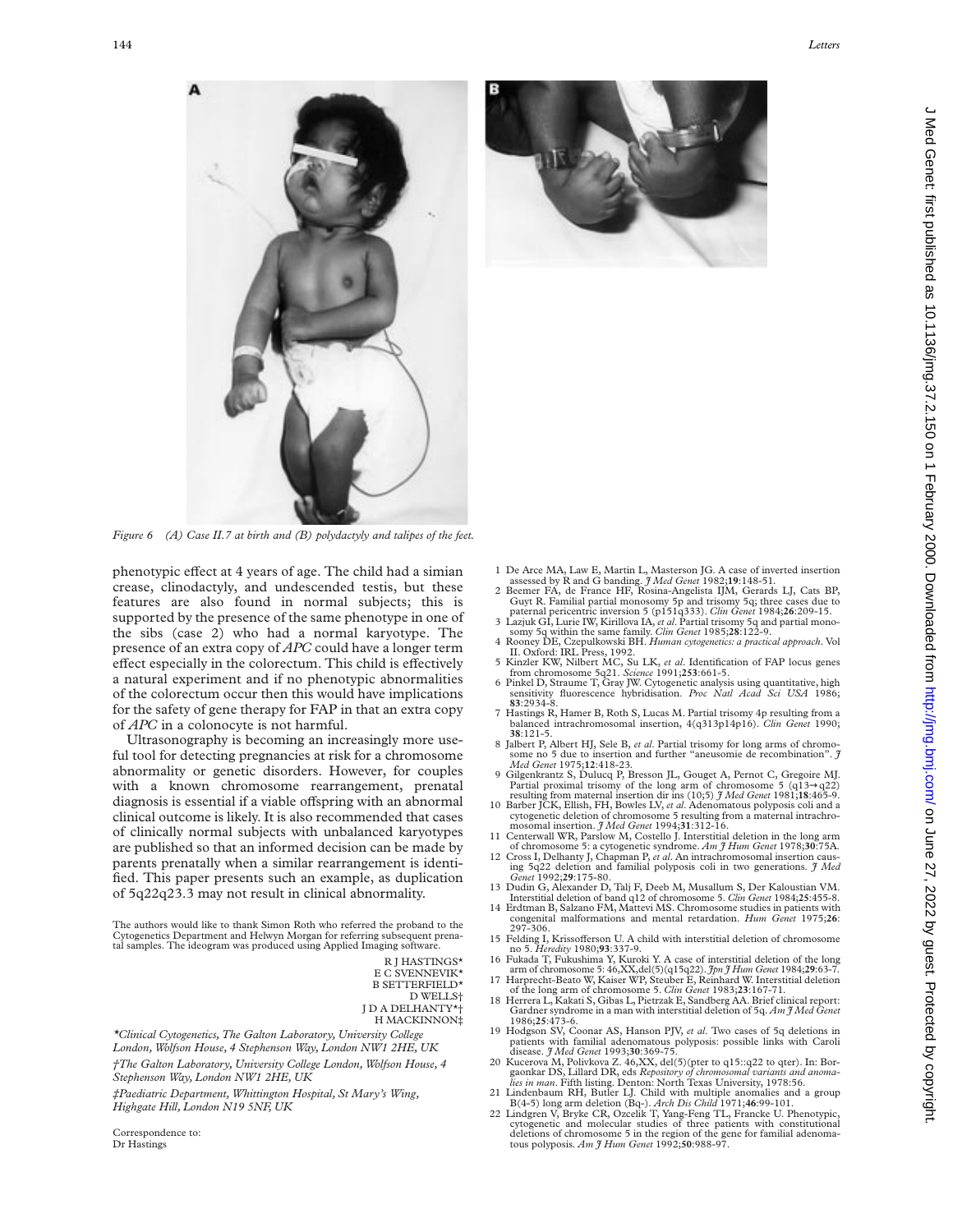- 
- 23 Ohdo S, Madokoro H, Hayakawa K. Intersitial deletion of the long arm of the nonsome 5: 46,XX,del(5)(q13q22).  $\mathcal{I}$  Med Genet 1982;19:479.<br>24 Palmer CG, Coburn S, Leikoff E. 46,XY,del (5)(pter to q21::q23 to qter). I
- deletion interstitielle des bras longs d'un chromosome 5. *Ann Genet* 1978;
- **<sup>21</sup>**:161-3. 26 Rodewald A, Zankl M, Sitzmann FC, Zang KD. Interstitial *de novo* deletion of the long arm of chromosome 5: mapping of 5q bands associated with particular malformations. *Clin Genet* 1982;**22**:226-30.
- 27 Rivera H, Rolan A, Sanchez-Corona J, Cantu JM. *De novo* t(4;5)(q3100; q2200) with del (5)(q1500q2200). Tentative delineation of a 5q monosomy
- syndrome and assignment of critical segment. *Clin Genet* 1985;**27**:105-109. 28 Rivera H, Garcia-Esquivel L, Moller M, Cantu JM. Constitutional del (5)(q23.3q31.1). *Ann Genet* 1987;**30**:91-3*.*
- 29 Rivera H, Simi P, Rossi S, Pardeli L, Di Paolo CM. A constitutional 5q23 deletion. *J Med Genet* 1990;**27**:267-8.
- 30 Silengo MC, Luzzatti L, Centerwall WR, Costello JM, Parslow M. Interstitial deletion of the long arm of chromosome no 5 in two unrelated children with congenital anomalies and mental retardation. *Clin Genet* 1981;**19**:174- <sup>80</sup>*.*
- 31 Stoll C, Levy JM, Roth MP. Interstitial deletion of the long arm of chromosome 5 in a deformed boy: 46,XY, del(5)(q13q15). *J Med Genet* 1980;**17**: 486-7*.*
- 32 Peifer M, Sweeton D, Casey M, Weischaus E. Wingless signal and Zeste-white 3 kinase trigger opposing changes in the intracellular distribu-tion of Armadillo. *Development* 1994;**120**:369-80. 33 Schinzel A. In: Baraitser M, Winter RM, eds. *The human cytogenetics*
- *database*. Oxford: Oxford University Press, 1996.
- 34 Wells D. *Mutation analysis of the adenomatous polyposis coli gene*. PhD thesis, University of London, 1998:198-207.

#### *J Med Genet* 2000;**37**:145

Hypoparathyroidism, retarded growth and development, and dysmorphism or Sanjad-Sakati syndrome: an Arab disease reminiscent of Kenny-Caffey syndrome

EDITOR—In the December 1998 issue of *Journal of Medical Genetics*, four letters discussed whether or not Kenny-Caffey syndrome (KCS) is a part of CATCH 22. $1-4$  These were based on a report of four Bedouin sibs with an unusual form of KCS that includes the additional features of marked IUGR, severe psychomotor retardation, and microcephaly. Two of the affected sibs and their phenotypically normal mother were found to have microdeletion  $22q11<sup>5</sup>$ . The same authors subsequently suggested that this entity represents the Arab variant of KCS and because of some clinical resemblance to DiGeorge syndrome (DGS) they suggested that the phenotype is the result of 22q11 microdeletion or some abnormality of chromosome 10p where a second locus for DGS lies.<sup>4</sup>

This entity was originally described by Sanjad *et al*7 8 in 1988 and 1991 as a new syndrome consisting of congenital hypoparathyroidism, seizures, growth and developmental retardation, and dysmorphic features in a group of Arab children of consanguineous parents. Several other reports followed.9–14 All were Arabs, particularly Bedouin, with several sets of multiple affected sibs. The children have recognisable identical facies with deep set eyes, depressed nasal bridge with a beaked nose, long philtrum, thin upper lip, micrognathia, and large, floppy ear lobes. Medullary stenosis and other skeletal defects were found in most of them. This, together with the hypocalcaemia, hyperphosphataemia, and low concentration of immunoreactive parathyroid hormone in some of them, makes the phenotype similar to KCS. Recently the syndrome was localised to 1q42-43 by three independent groups.15–17 Although they have a similar phenotype, different locus names have been given, namely *HRD* for hypoparathyroidism, retarded growth and development, and dysmorphism,<sup>14</sup> *KCS* for autosomal recessive KCS,<sup>15</sup> and *SSS* for Sanjad-Sakati syndrome.<sup>17</sup> The name of the syndrome in OMIM is hypoparathyroidism-retardationdysmorphism and is given the number 241410 with autosomal recessive inheritance considered certain. The acronym Sanjad-Sakati syndrome is shown as an alternative.

It is also listed among the Arab diseases in our text book *Genetic disorders among Arab populations*. 18

With regard to the family with 22q11 microdeletion, the association is probably fortuitous or as a remote possibility it might be the cause in a subset of patients with this Arab disease. This issue should be easily resolved at the molecular level.

I believe that it is important for us (practitioners and scientists) to decide on one term for this disorder. For convenience and in order to credit the original authors, I suggest the acronym "Sanjad-Sakati" for the syndrome and *HRD* for the locus, an abbreviation which refers to the components of the syndrome.

#### AHMAD S TEEBI

*Division of Clinical Genetics, The Hospital for Sick Children and University of Toronto, 555 University Avenue, Toronto, Ontario M5G 1X8, Canada*

- 1 Yorifuji T, Muroi J, Uematsu A. Kenny-Caffey syndrome without the CATCH 22 deletion. *I Med Genet* 1998;35:1054. 2 Goodship J. Kenny-Caffey syndrome is part of the CATCH 22 haploinsuf-
- ficiency cluster. *J Med Genet* 1998;**35**:1054. 3 Kirk J. Kenny-Caffey syndrome is part of the CATCH 22 haploinsufficiency
- cluster. *J Med Genet* 1998;35:1054.<br>4 Sabry MA, Zaki M, Shaltout A. Genotypic/phenotypic heterogeneity of<br>Kenny-Caffey syndrome. *J Med Genet* 1998;35:1054-5.
- 5 Sabry MA, Zaki M, Abul Hassan SJ, et al. Kenny-Caffey syndrome is part of
- the CATCH 22 haploinsufficiency cluster. *J Med Genet* 1998;35:31-6.<br>6 Sabry MA, Shaltout A, Zaki M, et al. Kenny-Caffey syndrome: an Arab variant. *Am J Hum Genet Suppl* 1998;**63**:A118.
- 7 Sanjad S, Sakati N, Abu-Osba Y. Congenital hypoparathyroidism with dys-
- morphic features: a new syndrome. *Pediatr Res* 1998;**23**:A419. 8 Sanjad SA, Sakati NA, Abu-Osba YK, Kaddora R, Milner RDG. A new sydrome of congenital hypoparathyrodism, seizure, growth failure and dys-morphic features. *Arch Dis Child* 1991;**66**:193-6.
- 9 Richardson RJ, Kirk JMW. Short stature, mental retardation and hypoparathyroidism: a new syndrome. *J Med Genet* 1990;65:1113-17.<br>10 Kalam MA, Hafeez W. Congenital hypoparathyroidism, seizure, extreme growth failure with
- 
- case of this new syndrome. *Clin Genet* 1992;**42**:110-13. 11 Marsden D, Nyhan Wl, Sakati NA. Syndrome of hypoparathyroidism, growth hormone dificulty and multiple minor anomalies. *Am J Med Genet*
- 1994;52:334-8.<br>
12 Hershkovitz E, Shaltitin S, Levy J, et al. The new syndrome of congenital<br>
hypoparathyroidism associated with dysmorphism, growth retardation, and<br>
developmental delay: a report of 6 patients. *Israel J*
- 13 Khan KTS, Uma R, Usha R, et al. Kenny-Caffey syndrome in six bedouin sibships: autosomal recessive inheritance confirmed. *Am J Med Genet*
- 1997;**69**:126-32. 14 Al-Gazali LI, Dawodu A. The syndrome of hypoparathyroidism, severe growth failure, developmental delay and distinctive facies. *Clin Dysmorphol*
- 1997; **<sup>6</sup>**:233-7. 15 Parvari R. Hershkovitz E, Kanis A, *et al*. Homozygosity and linkage disequi-librium mapping of the syndrome of congenital hypoparathyroidism, growth and mental retardation, and dysmorphism to a 1-cM interval on chromosome 1q42-3 *Am J Hum Genet* 1998;**63**:163-9.
- 16 Gelb BD, Khan KTS, Diaz GA. The autosomal recessive Kenny-Caffey syndrome locus maps to chromosome 1q42-43. *Am J Hum Genet Suppl* 1998;**63**:A290.
- 17 Ali F, Diaz GA, Sakati N,*et al*. Localization of the gene for the Sanjad-Sakati syndrome to 1q43. *Am J Hum Genet Suppl* 1998;**63**:A279. 18 Teebi AS. Introduction. In: Teebi AS, Farag TI, eds. *Genetic disorders among*
- *Arab populations*. Oxford: Oxford University Press, 1997:1-26.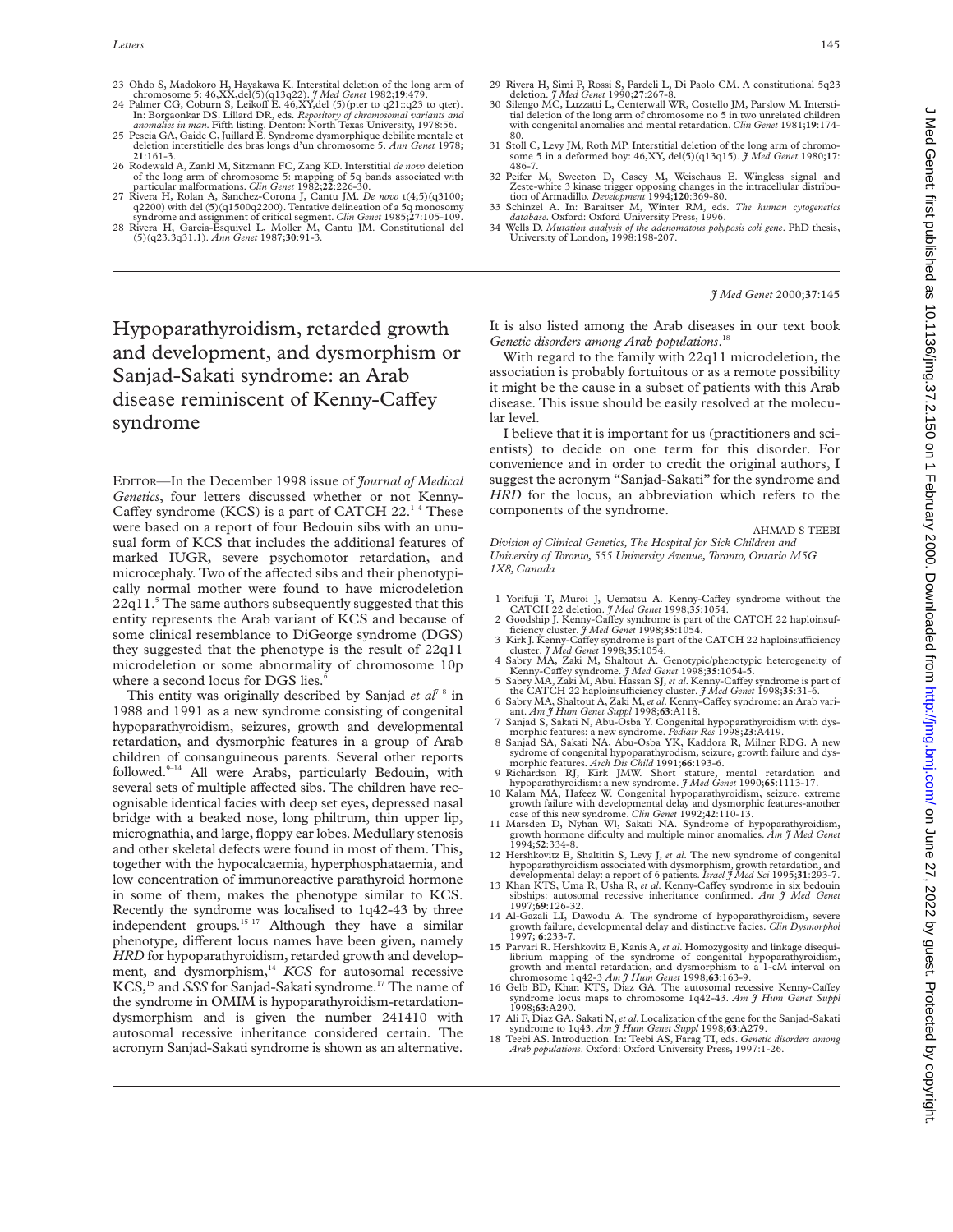## *J Med Genet* 2000;**37**:146–150

Tandem duplication within the neurofibromatosis type 1 gene (*NF1*) and reciprocal t(15;16)(q26.3;q12.1) translocation in familial association of NF1 with intestinal neuronal dysplasia type B (IND B)

EDITOR—Neurofibromatosis type 1 (NF1) is a common human disorder (1/3500 live births) with neuroectodermal involvement resulting in dermatological manifestations of café au lait spots, cutaneous/subcutaneous neurofibromas, and freckling of major folds.<sup>1</sup> Hamartomas of the irides (Lisch nodules), well observed on slit lamp examination, are helpful phenotypic markers. Owing to diagnostic uncertainties, especially in young patients, an international scoring system has been discussed and agreed upon.<sup>2</sup> Half of the cases result from fresh mutations, others show an autosomal dominant mode of inheritance. The gene mutated in NF1 maps to 17q11.2, is composed of 57 plus at least three alternatively spliced exons,<sup>3</sup> and is of ubiquitous expression. The encoded product, referred to as neurofibromin, is a member of the so called GTPase activating proteins (GAPs), and is an upstream downregulator of the p21Ras/ Raf/MAPkinase signalling pathway.4 Though genetic homogeneity is a hallmark of this condition, phenotypic heterogeneity has been exemplified by an extreme spectrum of diversity ranging from malformation or malignant variants to virtually benign dermatological changes.<sup>1</sup>

In particular, and among the many causes for gastrointestinal involvement in NF1 patients, the association with intrinsic intestinal dysmotility (IID), resulting from intestinal neuronal dysplasia type B  $(IND B)^{56}$  or aganglionic



*Figure 1 The proband aged 27 months. Note downward slanting palpebral fissures, apparent hypertelorism, depressed nasal root, small, tapered chin, and scar from sternotomy.*

megacolon (Hirschsprung's disease,  $HSCR$ )<sup>7</sup> has been documented and is now well established.

We report here a family showing aggregation of NF1 and IID in two sibs, in one of whom congenital megacolon necessitated a Duhamel abdominoperineal pull through with tired suction biopsies of the colon and analysis of the whole excised specimen indicating IND B. This kindred provided a unique opportunity to unravel the genetic bases for the association between two such disorders of neural crest cell development.

The proband was seen at the age of 27 months for investigation of a multiple congenital anomaly/mental retardation (MCA/MR) complex. This young female was born to unrelated white parents. A familial component of both neurofibromatosis type 1 and severe intestinal dysmotility was shown. According to the history, intrauterine growth retardation had been evident from 6 months of gestation. Recurrent caesarean section was performed at 38 weeks of gestation. Birth weight was 2360 g, crown-heel length 46 cm, and OFC 32 cm. The Apgar scores were 8 and 10 at one and five minutes. Congenital heart disease was then diagnosed owing to heart failure with evidence of ventricular septal defect (membranous), persistent ductus arteriosus, and coarctation of the aorta. A two step surgical procedure including tissue grafting led to complete recovery. However, unresolved growth retardation ranging between −3 and −4 SD, cognitive impairment, the presence of multiple cutaneous café au lait spots, and persistent severe constipation indicated a possible MCA/MR syndrome.

On examination, the child was of short stature (76 cm, −3.5 SD), low weight (8.22 kg, −3.25 SD), and had relative macrocephaly (48 cm, ∼mean). A distended abdomen contrasted with a generally wasted appearance  $(BC/OFC=0.26, normal \ge 0.30)$ . Minor facial anomalies were also noted including frontal bossing, temporal narrowing, depressed nasal root, small, tapered chin, and hypoplastic ear lobes. There were downward slanting palpebral fissures but no true hypertelorism (ICD=25 cm, OCD=67 cm) (fig 1). High vaulted (uncleft) palate as well as hypoplastic and widely spaced teeth were also observed. There was apparent anterior displacement of the anus. The extremities were normal. Dermatological scrutiny showed >10 large (>5 mm) café au lait spots over her trunk and several achromic patches on the four limbs. There were no cutaneous/subcutaneous neurofibromas and axillary freckling was not a feature. The child could not walk unaided but rather crawled on all fours, and speech consisted of

![](_page_7_Picture_12.jpeg)

*Figure 2 Contrast enema. Distended intestines are consistent with the diagnosis of congenital megacolon.*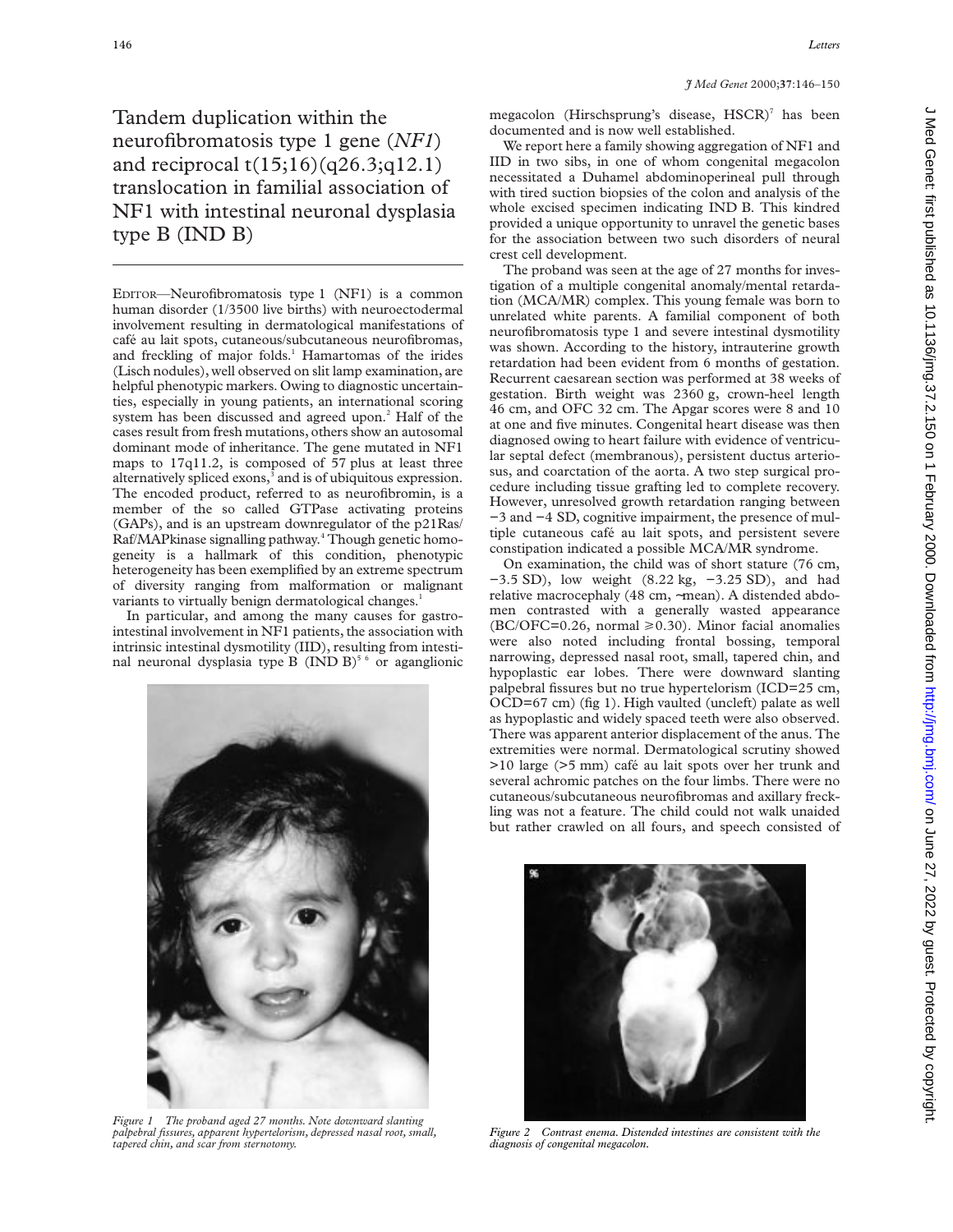![](_page_8_Figure_2.jpeg)

*Figure 3 Intestinal neuronal dysplasia. Suction biopsies of the rectum, sigmoid, and left colon, and the subsequent colectomy specimen were routinely processed for histology and immunostained for neurone specific enolase (NSE), a marker of neurones, and protein S100, a marker of Schwann cells, in order to identify intrinsic nervous structures better. In addition, acetylcholinesterase activity could be ascertained from an archival frozen sample. (A) Abnormally increased density of the nervous structures (arrows) and Schwann cell hyperplasia are consistent with hyperplasia of the rectal submucosal plexuses; ganglion cells (double arrow) are occasionally visible at this magnification (haematoxylin, eosin, and saffron, scale=400 µm). (B) "Giant" submucosal sigmoid ganglion, that is, containing more than 10 neurones (arrows) with typical, large, amphophilic cytoplasm (haematoxylin, eosin, and saVron, scale=150 µm). Neurones of a myenteric plexus are visible after immunostaining with anti-NSE antibody (C, arrows) and are negative for antiprotein S100 antibody, which specifically stains the Schwann cells (D, arrows) (serial sections, immunoperoxidase, scale=150 µm). (E) A myenteric* sigmoid plexus showing numerous neurones (arrows, haematoxylin, eosin, and saffron, scale=400 µm). (F) Acetylcholinesterase staining of the rectal *muscular layer showing numerous, coarse, and undulating fibres (dark) (frozen section, scale=750 µm).*

only a few words. The developmental quotient score was 57, as ascertained by the Binet test.

Cholesterol was slightly raised (6 mmol/l, normal <5.3), but triglycerides were within normal limits. Metabolic screening was negative. Skeletal *x* ray showed evidence of delayed bone age (18 months), and soft tissue abdominal *x* ray showed faecal impaction with stercoliths. Distended intestines on contrast enema indicated megacolon (fig 2). Ophthalmological evaluation, including slit lamp examination of the irides and fundoscopy, was normal. MRI showed enlargement of the right rear aspect of the myelencephalon and a bright signal with contrast enhancement consistent with the diagnosis of hamartoma or low grade glioma. Bright signals were also evident at the medial cerebellar peduncle and in the left semioval centre on T2 weighted sequences, consistent with so called unidentified bright objects (UBOs).

Because of the congenital megacolon, surgical biopsies of the colon and rectum were performed and were found to be consistent with aganglionosis with Schwann cell hyperplasia in the Auerbach plexuses and hypoganglionosis with Schwann cell hyperplasia in the Meissner plexuses. A Duhamel abdominoperineal pull through was thus performed. Analysis of suction biopsies of the rectum, sigmoid, and left colon and of the whole subsequent colectomy specimen pointed to intestinal neuronal dysplasia type B (IND B), based on the presence of abnormal submucosal plexuses showing focal hyperplasia (in terms of density and sizes), occasional giant ganglia harbouring >10 neurones, and nerve cell buds along afferent nerves. The presence of giant ganglia, two to three times as large as their normal counterparts, was set forth as the only reliable, age independent diagnostic criterion for IND  $B<sub>3</sub>$ <sup>s</sup> since hyperplasia of the submucosal plexuses, an increase in acetylcholinesterase (AChE) activity in the nerve fibres of the lamina propria, and low SDH activity in nerve cells were shown to normalise with the ongoing maturation of the enteric nervous system. In addition, myenteric plexuses were either normal or hypertrophied, with numerous mature neurones (fig 3).

In order to address the possibility of a cytogenetic aberration in relation to a MCA/MR syndrome in the proband, her chromosome complement was established. From analysis of high resolution RBG banded chromosomes, it was apparent that she had a cytogenetically bal-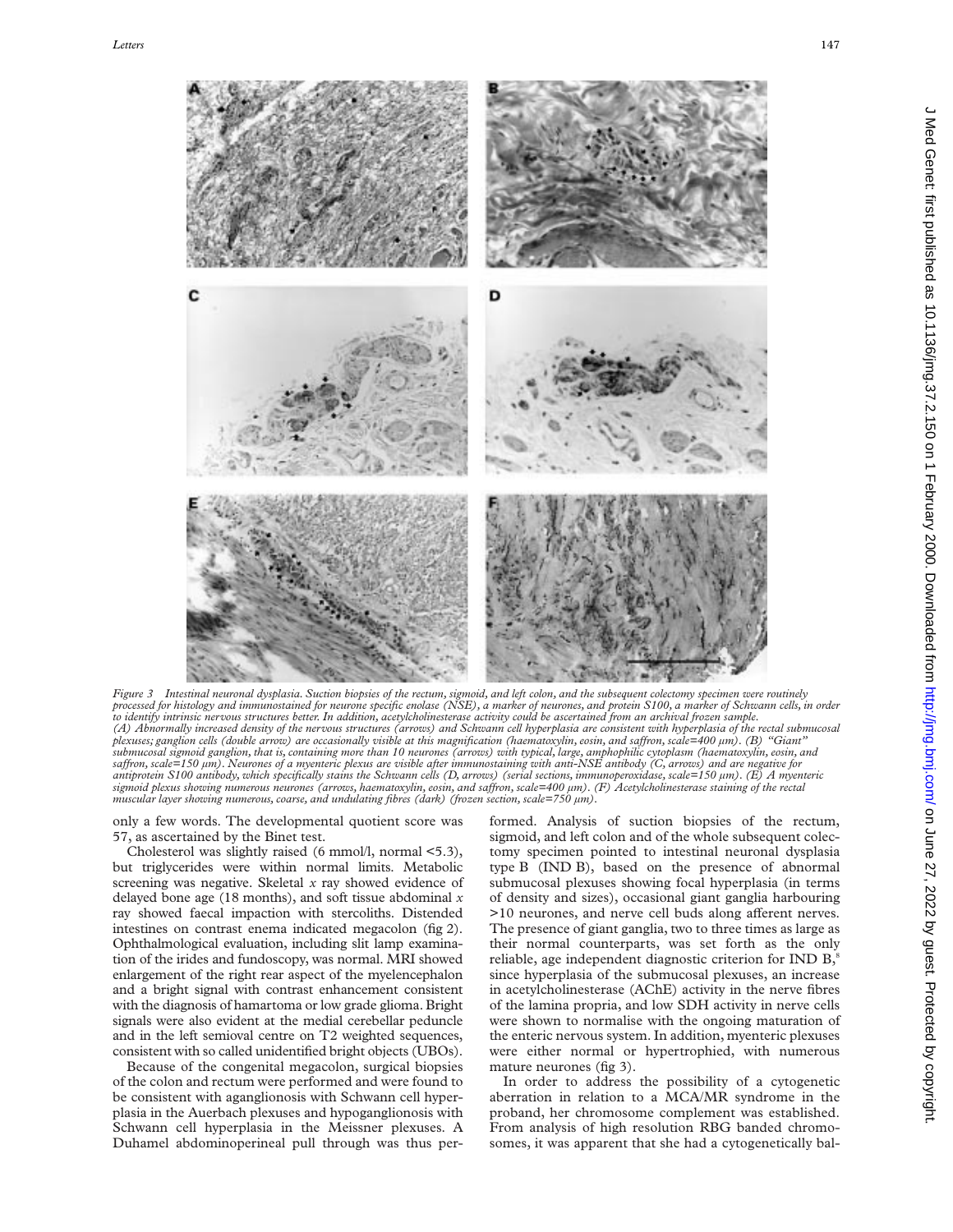![](_page_9_Figure_1.jpeg)

*Figure 4 Reciprocal balanced translocation. Wild type as well as derivative chromosomes 15 and 16 from the proband are shown prepared from whole blood lymphocytes with RBG labelling at the 550 band level, following the guidelines of the International System for Human Cytogenetic Nomenclature (ISCN 1995). Arrows point to breakpoints on der(15), in 15q26.3, and on der(16), in 16q12.1.*

anced reciprocal translocation, her specific chromosomal constitution being  $46, XX, t(15;16)(q26.3;q12.1)$  (fig 4). This abnormality was inherited from her father (I.1, fig 5A), whose lymphocytes harboured the same translocated chromosomes and was also shared by her older sister (II.1) and healthy brother (II.2) (data not shown; see below for additional family data).

The mother of the proband (I.2, fig 5A) presented with classical neurofibromatosis type 1 with multiple large café au lait spots and cutaneous/subcutaneous neurofibromas. Her condition was seemingly inherited through the maternal grandmaternal lineage. The father of the proband (I.1) had no apparent dermatological ailment, malformation, or cognitive alteration. The older daughter (II.1) presented with café au lait spots and had some degree of problem with school performance and cognitive impairment (VIQ=76, PIQ=83, TIQ=77, according to WISC-R). She had severe constipation with megacolon and a clinical course typical of HSCR until a favourable outcome followed successful medical treatment. The sibship also included an older brother (II.2) who had not, to our knowledge, been referred for dermatological, morphological, or cognitive problems. A spontaneous abortion, occurring at 2 months of gestation (II.3), was also reported, without further details.

This familial association of NF1 and IND B provided a unique opportunity to test for alternative causal mechanisms, namely the random aggregation of two common monogenic disorders versus a discrete neurocristopathy with possible genotype-phenotype correlation at the *NF1* locus or modifying loci lying elsewhere in the genome.

Indeed, although no specific gene for IND B has been found, the latter condition may segregate with typical monogenic HSCR.<sup>9</sup> Consistently, and following strict diagnostic guidelines, ∼30% of IND B patients have accompanying aganglionosis, that is, HSCR.<sup>10</sup> Therefore, screening for a mutation in the genes found to be mutated in monogenic non-syndromic HSCR, that is, the *RET* proto-oncogene,<sup>11-13</sup> the genes encoding endothelin receptor B (*EDNRB*),<sup>9 14 15</sup> or its ligand endothelin 3 (*EDN3*),<sup>16</sup> was a prerequisite to dissecting this familial association further. Molecular analysis of the *RET* proto-oncogene was carried out using DGGE based on psoralen modified primers for exons 3, 5, 9-13, 16, 18, 20, and SSCP for exons 1, 2, 4, 6-8, 14, 15, 17 and 19, as previously described.<sup>13</sup> SSCP in conditions previously determined was similarly carried out for the seven *EDNRB*<sup>9</sup> and the five *EDN3* exons.<sup>16</sup> Following these procedures, no mobility shift was observed. We assume that no mutation of the relevant genes was present in the proband's DNA.

Since none of these genes was faulty in the proband, which favoured a discrete neurocristopathy, it was of particular interest to identify the *NF1* lesion. The latter was detected as a result of routine screening for the previously reported recurrent R816X mutation using previously described PCR amplification of *NF1* exon 16 followed by restriction with endonuclease *Hph*I.<sup>17</sup> Sequence analysis, carried out in conditions previously specified,<sup>17</sup> showed a heterozygous tandem duplication of the 7 bp motif (5' CCTTCAC 3'), nt 2418-2424, inclusive, lying towards

![](_page_9_Figure_10.jpeg)

*Figure 5 (A) Family pedigree. Arrow indicates the proband. II.3 was a miscarriage. Complex phenotypic traits are specified as shown in the key. The presence of the reciprocal t(15;16)(q26.3;q12.1) translocation in I.1, II.1, II.2, and II.4 is indicated by an asterisk. The proband and her older sister* (II.1) both have NF1 skin symptoms, have severe constipation/megacolon, and harbour the familial cytogenetically balanced reciprocal translocation. (B)<br>Restriction with HphI. The NF1 exon 16 amplimer is shown restricted fo indicate theoretical fragment sizes in base pairs (bp) as compared to a healthy control, unrestricted (552 bp fragment, lane 2) and restricted (532 bp<br>fragment, lane 3). Healthy subjects I.1 and II.2 display the expected w *type 532 bp as well as mutant 457 bp and 82 bp fragments. Note the presence of heteroduplexes in lanes 5, 6, and 8.*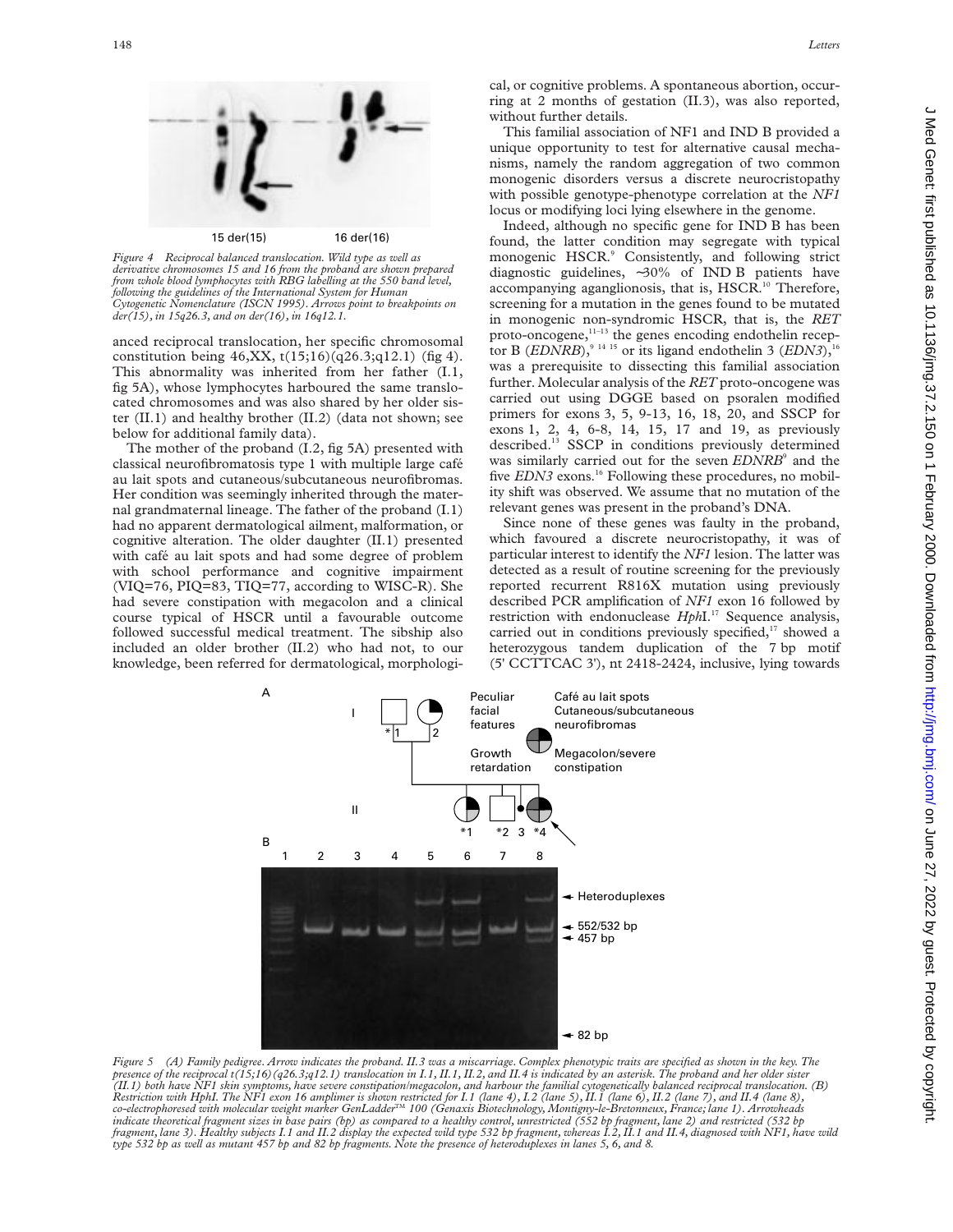![](_page_10_Figure_1.jpeg)

*Figure 6 NF1 tandem duplication. Double stranded sequence of NF1 exon 16, 5' extremity, is represented in control and patient with translation into protein. The tandem duplication of a 7 bp target motif flanked by two short direct repeats in the patient results in a frameshift mutation and leads to a putative truncated protein as shown by the insertion of six new amino acids, immediately followed by a premature translation termination codon (TAA). This tandem duplication also generates a recognition site for type II endonuclease HphI, as indicated above.*

the 5' extremity of the exon and flanked by two short direct tandem repeats (5' AAG 3'). This DNA lesion (2424- 2425insCCTTCAC) caused a frameshift 3' to codon 808, unchanged, with the addition of six new codons immediately followed by a translation termination signal (TAA), and generated a bona fide recognition site for *Hph*I (5' GGTGA 3') (fig 6). This specific lesion featured as a rare mutational event (one case identified among >200 independent *NF1* chromosomes tested; data not shown) and was therefore not amenable to genotype-phenotype correlation analysis. However, this out of frame duplication, lying 5' to the GAP related domain (GRD) specifying region of the gene, was most probably a null mutation and therefore probably did not cause variation in the phenotype.

Using the aforementioned screening method, the status of the rest of the family with regard to the mutation was eventually determined. Predictably, the mother and sister, diagnosed with NF1, were heterozygotes for the 2424- 2425insCCTTCAC lesion, whereas the father and older brother were both wild type homozygotes (fig 5B).

Alleles that modify the severity of the phenotype (or penetrance) of a given, well established monogenic factor, that is, mutation of *RET*, *EDN3*, or *EDNRB* in HSCR, with or without coexisting IND B, have been postulated and some of the relevant genes or loci subsequently identified. The first such example was illustrated by a large inbred Mennonite HSCR pedigree that segregated a missense mutation in *EDNRB*<sup>18</sup> and otherwise showed linkage disequilibrium with marker alleles mapped to 21q22. This finding was highly suggestive of a HSCR genetic modifier linked to this chromosomal region,<sup>19</sup> which might elsewhere account for high HSCR prevalence among trisomy 21 patients.<sup>20</sup> More compelling evidence for a HSCR modifier is exemplified by the genes encoding glial cell line derived neurotrophic factor (*GDNF*) 21–23 and, more recently, neurturin (*NRTN*),<sup>24</sup> two highly homologous natural ligands of the RET tyrosine kinase receptor protein. Indeed, since *GDNF* and *NRTN* were found to be mutated in families also segregating well characterised *RET* alleles, it was postulated that alterations of these genes were not sufficient in themselves to cause HSCR, but that they probably contributed to the severity of the phenotype, or to higher penetrance of the *RET* mutations.

As to NF1, analysis of several quantitative or binary traits among a large sample of familial cases concluded that the number of café au lait spots and the number of cutaneous neurofibromas, showing high concordance among MZ twin pairs but weaker concordance in more distant relatives, were determined by non-allelic, "modifying" loci.<sup>25</sup> Absence of correlation between the characters analysed suggested that these loci were also trait specific. The presence or absence of intestinal neuronal dysplasia, or bona fide HSCR, is a rare configuration that could not have been assessed. However, modifying loci remain a strong possibility, especially since NF1 and HSCR/IND B are both characterised by disruption or maldevelopment of neural crest cell derivatives. In other words, alleles of genes whose products interfere with the determination, migration, or differentiation of ganglion cells of the enteric plexuses might, in the presence of a perturbed Ras signalling pathway, lead to IID. In this respect, it is noteworthy that the proband's NF1 phenotype is consistent with the involvement of a broad spectrum of neural crest cell derivatives, that is, also including motor neurones of the enteric nervous system, conotruncus, and cranial crest mesectoderm.<sup>26</sup>

Finally, the most salient aspect of this report is the cosegregation, in two sisters affected with NF1 and megacolon, of an *NF1* lesion inherited from the mother, in whom it results in a classical presentation of the condition, and of a cytogenetically balanced reciprocal translocation inherited from the father and shared by an older brother, in whom this chromosomal aberration has no apparent pathogenicity. None of the translocation breakpoints (15q26.3 and 16q12.1) has yet been involved in HSCR or IND B, alone or in a more complex phenotype (see the review by Passarge<sup>27</sup> and a recently recognised entity by Mowat *et al*<sup>28</sup>). Therefore, these chromosomal regions provide obvious candidate locations for additional NF1 or HSCR/IND B modifiers or both.

The authors are grateful to the patients for their participation, to Dr J-F Chateil for helpful diagnostic information, and to Dr D Récan and co-workers for the establishment and maintenance of lymphoblastoid cell lines. This work was supported by the French Ministère de l'Education Nationale, de la Recherche et de l'Enseignement Supérieur, and the Association pour la Recherche sur le Cancer. MB is the recipient of a scholarship allocated by the Fondation pour la Recherche Médicale.

> MICHEL BAHUAU\* INGRID LAURENDEAU\* ANNA PELET† BRIGITTE ASSOULINE\* THIERRY LAMIREAU‡ LAURENCE TAINE§ BRIGITTE LE BAIL¶ PIERRE VERGNES\*\* SERGE GALLET†† MICHEL VIDAUD\*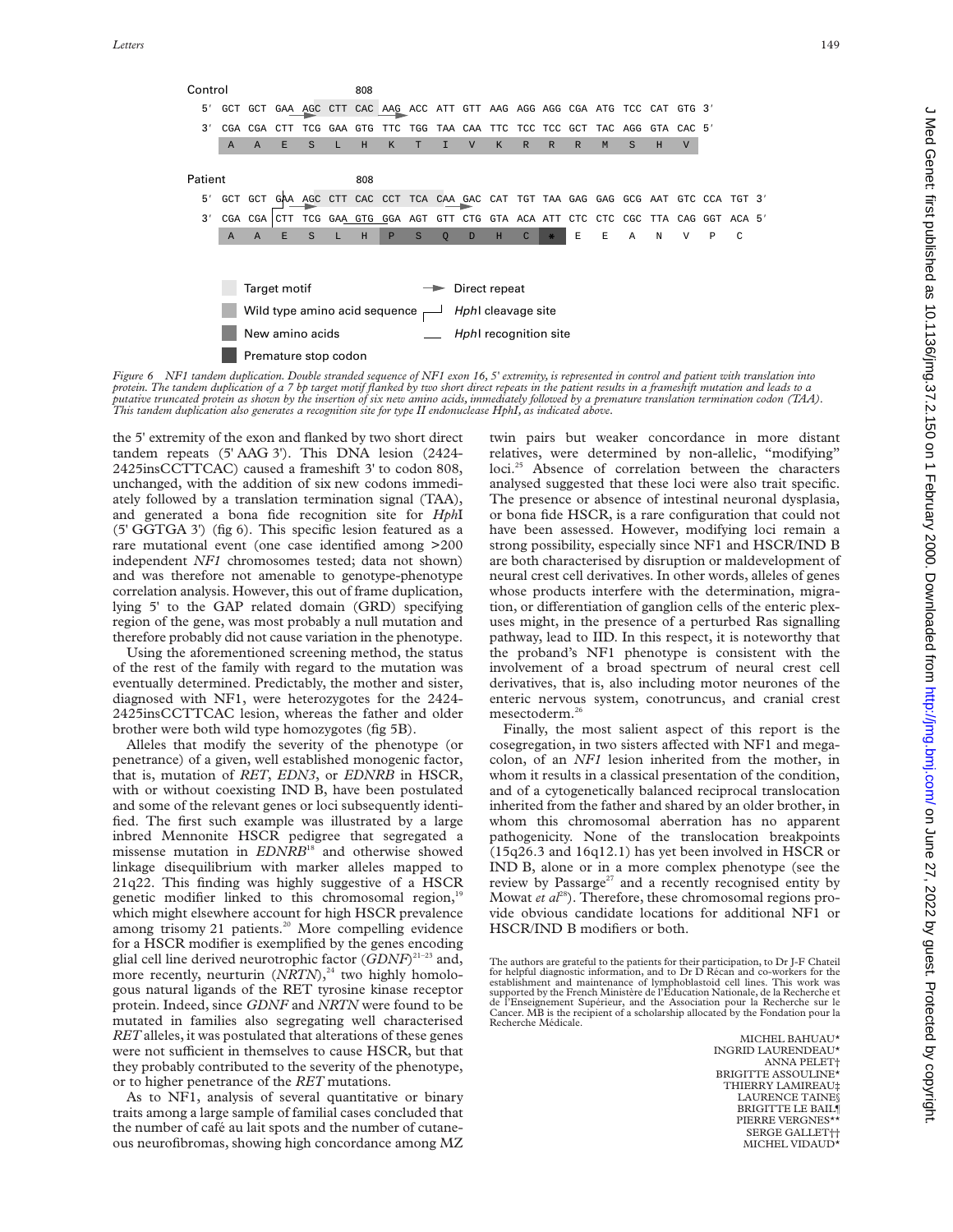DOMINIQUE VIDAUD\* *\*Laboratoire de Génétique Moléculaire, Faculté de Pharmacie, Université Paris V, 4 Avenue de l'Observatoire, 75006 Paris, France †Unité de Recherches sur les Handicaps Génétiques de l'Enfant, INSERM U393, Hôpital Necker Enfants-Malades, Paris, France ‡Service de Pédiatrie et Génétique Médicale, Groupe Hospitalier Pellegrin, Centre Hospitalier Universitaire de Bordeaux, Bordeaux, France §Laboratoire de Génétique, Groupe Hospitalier Pellegrin, Centre*

*Hospitalier Universitaire de Bordeaux, Bordeaux, France ¶Laboratoire d'Anatomie et Cytologie Pathologiques, Groupe Hospitalier*

*Pellegrin, Centre Hospitalier Universitaire de Bordeaux, Bordeaux, France \*\*Service de Chirurgie Pédiatrique, Groupe Hospitalier Pellegrin, Centre Hospitalier Universitaire de Bordeaux, Bordeaux, France*

*††Département de Pédiatrie, Centre Hospitalier Général de Montluçon, Montluçon, France*

Correspondence to: Dr D Vidaud (mvidaud@teaser.fr) or Dr Lacombe (didier.lacombe@chu-aquitaine.fr)

- 1 Riccardi VM. *Neurofibromatosis phenotype, natural history, and pathogenesis.*<br>2 Sundp C. Alksne JF, Annegers JF, *et al.* Neurofibromatosis conference<br>3 Sumpt DA, Alksne JF, Annegers JF, *et al.* Neurofibromatosis -
- 
- of the neurofibromatosis 1 gene (*NF1*). *Genomics* 1995;**25**:9-18. 4 Martin GA, Viskochil D, Bollag G, *et al.* The GAP-related domain of the neurofibromatosis type 1 gene product interacts with *ras* p21. *Cell* 1990;**63**: 843-9.
- 5 Saul RA, Sturner RA, Burger PC. Hyperplasia of the myenteric plexus. Its association with early infantile megacolon and neurofibromatosis. *Am J Dis*
- *Child* 1982;136:852-4.<br>6 Feinstat T, Tesluk H, 6 Feinstat T, Tesluk H, Schuffler MD, et al. Megacolon and neurofibromatosis: a neuronal intestinal dysplasia. Case report and review of the literature. *Gastroenterology* 1984;**86**:1573-9.
- 7 Clausen N, Andersson P, Tommerup N. Familial occurrence of neuroblas-toma, von Recklinghausen's neurofibromatosis, Hirschsprung's aganglio-nosis and jaw-winking syndrome. *Acta Paediatr Scand* 1989;**78**:736-41.
- 8 Meier-Ruge W, Gambazzi F, Käufeler RE, Schmid P, Schmidt CP. The neuropathological diagnosis of neuronal intestinal dysplasia (NID B). *Eur J*<br>*Pediatr Surg* 1994;4:267-73.<br>9 Amiel J, Attié T, Jan D, *et al.* Heterozygous endothelin receptor B
- (*EDNRB*) mutations in isolated Hirschsprung disease. *Hum Mol Genet* 1996;**5**:355-7.
- 10 Meier-Ruge WA, Brönnimann PB, Gambazzi F, Schmid PC, Schmidt CP, Stoss F. Histopathological criteria for intestinal neuronal dysplasia of the submucosal plexus (type B). *Virchows Arch* 1995;**426**:549-56.
- 11 Edery P, Lyonnet S, Mulligan LM, *et al.* Mutations of the *RET* proto-
- oncogene in Hirschsprung's disease. *Nature* 1994;367:378-80.<br>12 Romeo G, Ronchetto P, Luo Y, *et al.* Point mutations affecting the tyrosine kinase domain of the *RET* proto-oncogene in Hirschsprung's disease. *Nature* 1994;**367**:377-8.
- 13 Attié T, Pelet A, Edery P, *et al.* Diversity of *RET* proto-oncogene mutations in familial and sporadic Hirschsprung disease. *Hum Mol Genet* 1995;**4**: 1381-6.
- 14 Auricchio A, Casari G, Staiano A, Ballabio A. Endothelin-B receptor mutations in patients with isolated Hirschsprung disease from a non-inbred population. *Hum Mol Genet* 1996;**5**:351-4.
- 15 Kusafuka T, Wang Y, Puri P. Novel mutations of the endothelin-B receptor gene in isolated patients with Hirschsprung's disease. *Hum Mol Genet* 1996;**5**:347-9.
- 16 Bidaud C, Salomon R, Van Camp G, *et al.* Endothelin-3 gene mutations in isolated and syndromic Hirschsprung disease. *Eur J Hum Genet* 1997;**5**:247-51.
- 17 Bahuau M, Houdayer C, Assouline B, *et al.* Novel recurrent nonsense mutation causing neurofibromatosis type 1 (NF1) in a family segregating both NF1 and Noonan syndrome. *Am J Med Genet* 1998;**75**:265-72.
- 18 Puffenberger EG, Hosoda K, Washington SS, *et al.* A missense mutation of the endothelin-B receptor gene in multigenic Hirschsprung's disease. *Cell* 1994;**79**:1257-66.
- 19 Puffenberger EG, Kauffman ER, Bolk S, et al. Identity-by-descent and association mapping of a recessive gene for Hirschsprung disease on human chromosome 13q22. *Hum Mol Genet* 1994;**3**:1217-25.
- 20 Garver KL, Law JC, Garver B. Hirschsprung disease: a genetic study. *Clin Genet* 1985;**28**:503-8.
- 21 Angrist M, Bolk S, Halushka M, Lapchak PA, Chakravarti A. Germline mutations in glial cell line-derived neurotrophic factor (*GDNF*) and *RET* in
- a Hirschsprung disease patient. *Nat Genet* 1996;**14**:341-4. 22 Salomon R, Attié T, Pelet A, *et al.* Germline mutations of the RET ligand GDNF are not sufficient to cause Hirschsprung disease. *Nat Genet* 1996;14:345-7.
- 23 Hofstra RMW, Osinga J, Buys CHCM. Mutations in Hirschsprung disease: when does a mutation contribute to the phenotype. *Eur J Hum Genet* 1997; **5**:180-5.
- 24 Doray B, Salomon R, Amiel J, *et al.* Mutation of the RET ligand, neurturin, supports multigenic inheritance in Hirschsprung disease. *Hum Mol Genet* 1998;**7**:1449-52.
- 25 Easton DF, Ponder MA, Huson SM, Ponder BAJ. An analysis of variation in expression of neurofibromatosis (NF) type 1 (NF1): evidence for modi-fying genes. *Am J Hum Genet* 1993;**53**:305-13.
- 26 Bolande RP. Neurocristopathy: its growth and development in 20 years. *Pediatr Pathol Lab Med* 1997;**17**:1-25.
- 27 Passarge E. Whither polygenic inheritance: mapping Hirschsprung disease. *Nat Genet* 1993;**4**:325-6.
- 28 Mowat DR, Croaker GDH, Cass DT, *et al.* Hirschsprung disease, microcephaly, mental retardation, and characteristic facial features: delineation of a new syndrome and identification of a locus at chromosome 2q22-q23. *J Med Genet* 1998;**35**:617-23.

*J Med Genet* 2000;**37**:150–152

Identification of novel alleles at a polymorphic microsatellite repeat region in the human *NRAMP1* gene promoter: analysis of allele frequencies in primary biliary cirrhosis

NRAMP1 (natural resistance associated macrophage protein 1) was isolated as the human homologue of the

mouse *nramp1* gene (previously designated *Ity/Lsh/Bcg*) which, when mutated, is responsible for susceptibility to a number of macrophage trophic intracellular pathogens including *Mycobacterium bovis, Salmonella typhimurium*, and *Leishmania donovani*. <sup>4</sup> Expression of the gene is restricted to cells of the mononuclear phagocytic system (macrophages and granulocytes) $5$  and it plays an important role in the activation of macrophages and innate immunity. When *nramp1* is mutated, mice fail to control pathogen growth in the early stages of infection. Sequence analysis of *nramp1* and recent functional studies suggest that the gene encodes a multispanning transmembrane transporter protein $6$  with specificity for divalent metal cations, $7$  but its physiological role in relation to macrophage function is still poorly understood. In the human gene at least 10 polymorphic sites have been described, $8-10$  one of which spans a microsatellite repeat region in the 5' untranscribed promoter region of the gene. This is a functional polymorphism affecting levels of *NRAMP1* expression.<sup>11</sup> The alleles at this site have been inconsistently reported; Blackwell *et al*<sup>9</sup> initially reported identification of four alleles where alleles 1, 2, 3, and 4 had 11, 10, nine, and four repeats of the final dinucleotide repeat in the sequence  $t(gt)$ <sub>5</sub>ac(gt)<sub>5</sub>ac(gt)<sub>n</sub>g. In subsequent reports they have designated the sequence  $t(gt)_{5}ac(gt)_{10}g$  as allele  $4^{11-13}$  and have most recently reported allele 4 to have the sequence  $t(gt)$ <sub>5</sub>ac(gt)<sub>9</sub>g<sup>14</sup>. Liu *et al*<sup>8</sup> identified three alleles at this site which they allocated alleles 1, 2, and 3 with 2 bp

EDITOR—Primary biliary cirrhosis (PBC) is a chronic, slowly progressive cholestatic liver disease believed to result from autoimmune mechanisms. The initiation of the disease is likely to be multifactorial with genetic, infectious, and environmental factors contributing. A familial predisposition to PBC has been reported, but studies to investigate an association between PBC and polymorphisms at a number of genetic loci have not been conclusive. The aetiology of the disease remains unknown but it has been suggested that R forms of *E coli*<sup>1</sup> and *Mycobacterium gordonae*2 3 may play a potentially pathogenic role in PBC, though this has not been established. A common characteristic feature of PBC is the presence of granulomas and it is interesting to note that these tend to disappear as the lesions progress and fibrosis and cholestasis appear, that is, secondary effects of tissue damage.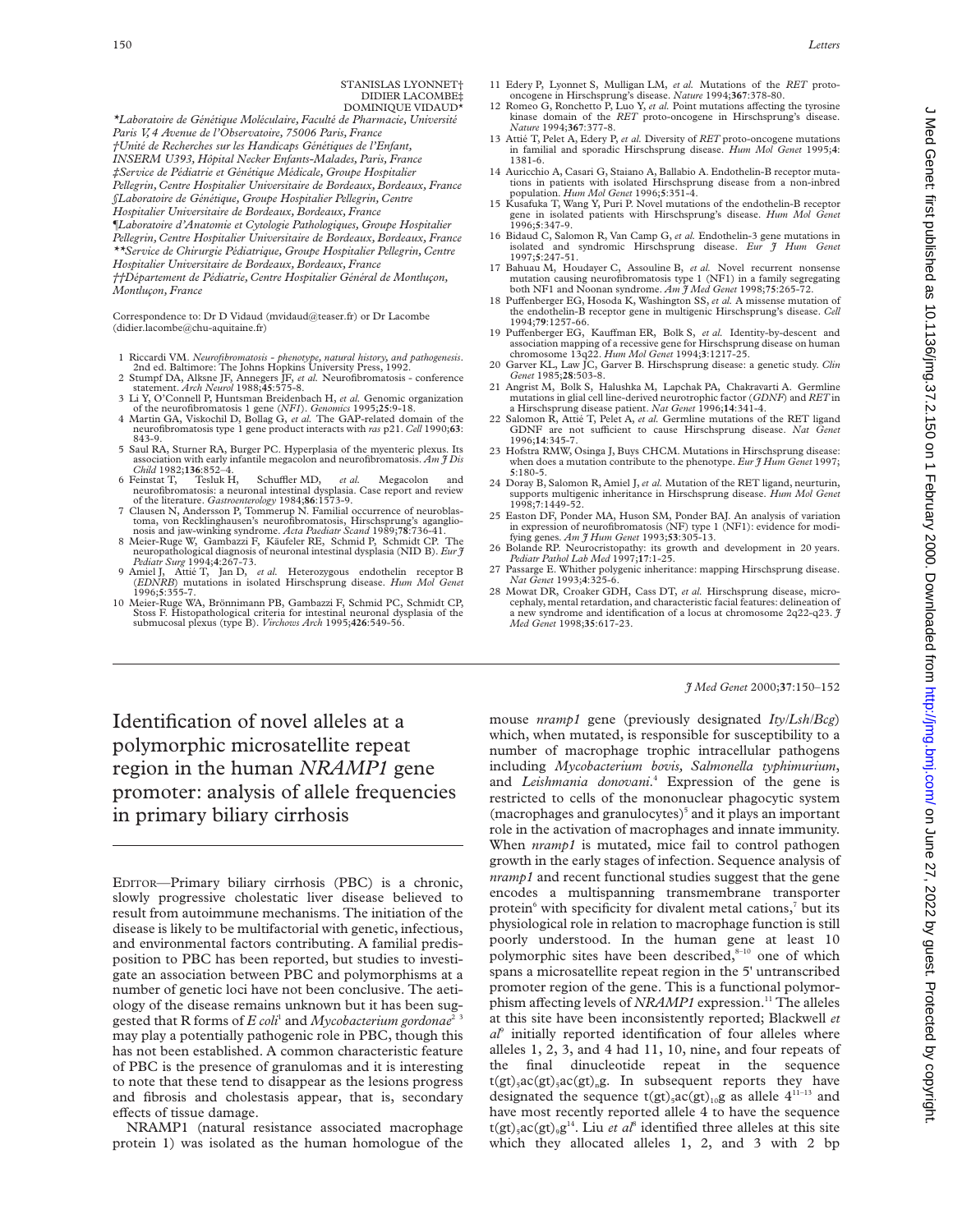J Med Genet: first published as 10.11136/jmg.37.2.150 on 1 February 2000. Downloaded from http://jmg.bm/ And February 2000. Downloaded from 1 February 2000. Downloaded from as 10.21.2.130.2. by guest. Protected by copyrigh Med Genet: first published as 10.1136/jmg.37.2.150 on 1 February 2000. Downloaded from http://jmg.bmj.com/ on June 27, 2022 by guest. Protected by copyright

ggacatgaagactcgcattag|gccaacgaggggtcttggaactccagatcaaagag cctgtacttctgagcgtaat|ccggttgctccccagaaccttgaggtctagtttctc

#### *Rsa*I *Rsa*I

aataagaaagacctgactct**gtgtgtgtgt|acgtgtgtgtgt|acgtgtgtgtgtg** ttattctttctggactgaga**cacacacaca|tgcacacacaca|tgcacacacacac**

*Mnl*I

**tgtgt|gt**ggcagaggggggtgtggtcatggggtattgacatgaatacgcaaggggc **acac|aca**ccgtctccccccacaccagtaccccataactgtacttatgcgttccccg

aggaagcatctgaaatcagagctaa tccttcgtagactttagtctcgatt

*Figure 1 Sequence of the promoter region of the human NRAMP1 (Accession number X82016, 59-240 bp) amplified by PCR to genotype the polymorphic microsatellite region shown in bold. The RsaI and MnlI restriction enzyme sites used to digest the amplified DNA are shown. The enzymes recognise the following sites and cut at the position shown by the vertical slash. n represents any base. MnlI* $(n)$  *gagg*  $(n)$ *, ctcc RsaIgtac. The sequence for allele 3 is used in this figure. Sequences of the other alleles identified in this study and those previously published are shown in table 1.*

increments of increasing size and allele 1 having the sequence  $t(gt)$ <sub>7</sub>ac(gt)<sub>5</sub>ac(gt)<sub>9</sub>g.<sup>8</sup> We adopted and added to the allele naming system used by Blackwell *et al*<sup>9 11-14</sup> as we have shown evidence from restriction enzyme digestion and sequencing that three of the alleles we have identified are consistent with their reported alleles 1, 2, and 3.

Associations with *NRAMP1* and susceptibility to a number of diseases including Crohn's disease,<sup>15</sup> tuberculosis,<sup>16</sup> leprosy,<sup>17</sup> and rheumatoid arthritis  $(RA)^{12}$ <sup>13</sup> have been reported. The reported *NRAMP1* and RA association is with the allele driving highest levels of *NRAMP1* expression (allele 3) of the microsatellite repeat region polymorphism discussed above. Allele 3 was found to be transmitted to RA affected children in preference to allele 2 in a study using identity by descent sib pair analysis.12 13 We investigated this polymorphic site in patients with PBC.

Using restriction fragment length polymorphism (RFLP) analysis we genotyped 46 PBC patients, 76 alcoholic liver disease (ALD) patients, 39 hepatitis C patients, and 78 normal, healthy, non-cirrhotic subjects for the microsatellite repeat polymorphism in the promoter region of the *NRAMP1* gene*.* PCR products of approximately 194 bp, generated using NRAMPFpol GGACAT-GAAGACTCGCATTAGG (59-70 bp Genbank Accession number X82016) and NRAMPRpol TTAGCTCT-GATTTCAGATGCTTCC (240-217 bp Genbank Accession number X82016) PCR primers, were digested separately with *Rsa*I and *Mnl*I, resolved on 6% denaturing polyacrylamide gel by electrophoresis, and silver stained.<sup>18</sup> We found three alleles as previously reported, $911-14$  but in addition two new alleles which we named allele 5 and allele 6.

The PCR products from cases with these novel genotypes were cloned into the vector pCR2.1 using Invitrogen TA Cloning System Version 2.0 and the plasmids used to transform competent XL-2 blue cells. The cloned DNA inserts from successful transformants showing the appropriate RFLP pattern were then sequenced. Allele 5 was found to have the sequence  $t(gt)_{4}ac(gt)_{10}g$  with

*Table 1 Summary of alleles of human NRAMP1 5' promoter polymorphic site. Sequence of the alleles identified in previous studies (alleles 1–4) and in this study (alleles 1, 2, 3, 5, and 6)*

| Allele $1^{9}$ <sup>11-14</sup>                                                                                                          | $t(gt)$ <sub>5</sub> $ac(gt)$ <sub>5</sub> $ac(gt)$ <sub>11</sub> ggcaga(g) <sub>6</sub>                                                                                                                                                                                                                                                                                                                                                                                                                                                                                                                                                                  |  |
|------------------------------------------------------------------------------------------------------------------------------------------|-----------------------------------------------------------------------------------------------------------------------------------------------------------------------------------------------------------------------------------------------------------------------------------------------------------------------------------------------------------------------------------------------------------------------------------------------------------------------------------------------------------------------------------------------------------------------------------------------------------------------------------------------------------|--|
| Allele $2^{9}$ <sup>11-14</sup><br>Allele $3^{9}$ 11-14<br>Allele $4^{11-13}$<br>Allele $4^9$<br>Allele $4^{14}$<br>Allele 5<br>Allele 6 | $t(gt)$ <sub>5</sub> ac(gt) <sub>5</sub> ac(gt) <sub>10</sub> ggcaga(g) <sub>6</sub><br>$t(gt)$ <sub>5</sub> $ac(gt)$ <sub>5</sub> $ac(gt)$ <sub>9</sub> $gcaga(g)$ <sub>6</sub><br>$t(gt)$ <sub>5</sub> ac(gt) <sub>10</sub> ggcaga(g) <sub>6</sub><br>$t(gt)$ <sub>5</sub> $ac(gt)$ <sub>5</sub> $ac(gt)$ <sub>4</sub> ggcaga(g) <sub>6</sub><br>$t(gt)$ <sub>5</sub> ac(gt) <sub>9</sub> ggcaga(g) <sub>6</sub><br>$t(gt)$ <sub>4</sub> ac(gt) <sub>5</sub> ac(gt) <sub>10</sub> ggcaga(g) <sub>6</sub><br>$t(gt)$ <sub>5</sub> $\text{ac(gt)}$ <sub>5</sub> $\text{ac(gt)}$ <sub>4</sub> $\text{at(gt)}$ <sub>4</sub> $\text{ggcaga(g)}$ <sub>7</sub> |  |

a gt deletion in the first  $(gt)$ <sub>5</sub> dinucleotide repeat identified in the other alleles. Allele 6 had the sequence  $t(gt)$ <sub>5</sub>ac(gt)<sub>5</sub>ac(gt)<sub>4</sub>at(gt)<sub>4</sub>ggcaga(g)<sub>7</sub> which had an extra guanidine inserted in a hexanucleotide g repeat 7 bp 3' of the final gt of the polymorphic site in addition to the final polymorphic gt repeat being interrupted. Despite finding these novel alleles we have not identified a pattern representing any of the sequences published as allele  $4^{\circ}$  11-14 in any of the 246 cases analysed.

The sequence of the five alleles we have detected in our study (alleles 1, 2, 3, 5, and 6) and allele 4 reported by Blackwell *et al*<sup>9</sup>  $^{11-14}$  are shown in table 1. In the PBC population we genotyped, allele 5 was significantly more frequent (Fisher's exact test) in the PBC patients (8/53) we studied than in normal controls  $(3/78)$  (p<0.024), ALD (2/76) (p<0.012), or hepatitis C patients (0/39) (p<0.012) but was still uncommon.

The repetitive nature of the sequence we analysed requires a stringent, sensitive, and reproducible detection method, owing to the possibility of slippage or infidelity of the *Taq* polymerase enzyme during PCR amplification. The method we adopted gave consistent results when we analysed DNA extracted from the same blood sample at different times, DNA extracted from blood taken from the same person at different times, and DNA extracted from blood and paraffin embedded material from the same person, and we are confident that our findings are genuine. A number of alleles at this site have previously been reported by sizing this polymorphic region as a single fragment. Our strategy used restriction enzyme digests designed to size both the whole polymorphic site as a single fragment (*Mnl*I) and the size of fragments containing the 5' dinucleotide and 3' dinucleotide repeats of the region as distinct entities (*Rsa*I) as shown in fig 1. It was the combined results of these digests which allowed detection of alleles 5 and 6 and confirmation of alleles 1, 2, and 3 reported by Blackwell *et al.*<sup>9</sup><sup>11-14</sup> It is important to note that had we been relying solely on results from a single analysis of the size of the microsatellite repeat as a whole, as previous reports have done, allele 5 would have been mistaken for allele 3, the allele which is at the highest frequency in all previously published reports.

Our finding of two new alleles at this functional polymorphic site warrants further analysis in other populations and investigation into the effect of allele 5 on levels of *NRAMP1* expression. Though we may not have identified a biologically significant association with PBC and this site, it is interesting to consider whether previous studies of this polymorphic site may have contained cases with unrecognised allele 5.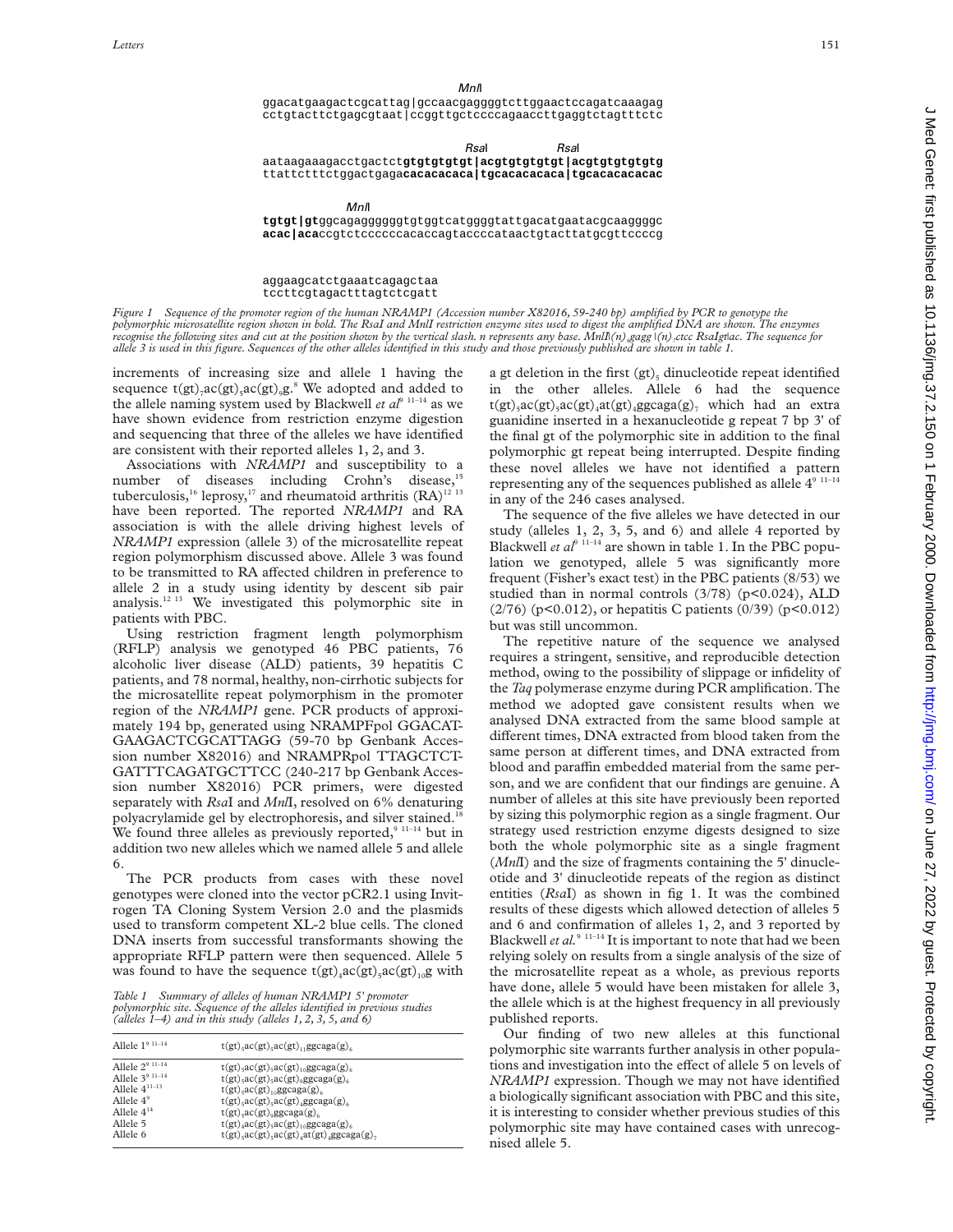This work was supported by The Wellcome Trust.

A M GRAHAM M M DOLLINGER S E M HOWIE D J HARRISON

*Department of Pathology, Medical School, University of Edinburgh, Teviot Place, Edinburgh EH8 9AG, UK*

Correspondence to: Professor Harrison

- 1 Hopf U, Stemerowicz R, Rodloff A, *et al.* Relation between escherichia-coli R(Rough)-forms in gut, lipid-A in liver, and primary biliary cirrhosis. *Lancet* 1989;**2**:1419-22.
- 2 Vilagut L, Vila J, Vinas O, *et al*. Cross-reactivity of anti-mycobacterium gordonae antibodies with the major mitochondrial autoantigens in primary biliary cirrhosis. *J Hepatol* 1994;**21**:673-7.
- 3 Vilagut L, Vila J, Pares A, Vinas O, Gines A, Bruguera M. Mycobacterium<br>gordonae DNA in liver tissue of patients with primary biliary cirrhosis. *J*<br>*Hepatol* 1998;21 (suppl):87.<br>4 Vidal SM, Malo D, Vogan K, Skamene E, G
- infection with intracellular parasites: isolation of a candidate for Bcg. *Cell* 1993;**73**:469-85.
- 5 Cellier M, Shustik C, Dalton W, *et al*. Expression of the human NRAMP1 gene in professional primary phagocytes: studies in blood cells and in HL-60 promyelocytic leukemia.  $\tilde{J}$  *Leukoc Biol* 1997;61:96-105.<br>6 Cellier M, Prive G, Belouchi A, *et al.* Nramp defines a family of membrane-prot
- 7 Atkinson PP, Barton CH. Ectopic expression of Nramp1 in COS-1 cells modulates iron accumulation. *FEBS Lett* 1998;**425**:239-42.
- 8 Liu J, Fujiwara TM, Buu NT, *et al*. Identification of polymorphisms and sequence variants in the human homologue of the mouse natural resistance-associated macrophage protein gene. *Am J Hum Genet* 1995;**56**: 845-53.
- 9 Blackwell JM, Barton CH, White JK, *et al*. Genomic organization and sequence of the human NRAMP gene: identification and mapping of a promoter region polymorphism. *Mol Med* 1995;**1**:194-205.
- 10 Buu NT, Philippe MC, Gros P, Schurr E. Identification of a highly polymorphic length variant in the 3'UTR of NRAMP1. *Immunogenetics* 1995;**42**:428-9. 11 Blackwell JM. Structure and function of the natural-resistance-associated
- macrophage protein (Nramp1), a candidate protein for infectious and autoimmune disease susceptibility. *Mol Med Today* 1996;**2**:205-11. 12 Shaw MA, Clayton D, Atkinson SE, *et al*. Linkage of rheumatoid arthritis to
- the candidate gene NRAMP1 on 2q35. *J Med Genet* 1996;**33**:672-7. 13 Shaw MA, Clayton D, Blackwell JM. Analysis of the candidate gene
- NRAMP1 in the first 61 ARC national repository families for rheumatoid arthritis. *J Rheumatol* 1997;**24**:212-14.
- Searle S, Blackwell JM. Evidence for a functional repeat polymorphism in the promoter of the human NRAMP1 gene that correlates with autoimmune versus infectious disease susceptibility. *J Med Genet* 1999;**36**: 295-9.
- 15 Hofmeister A, Neibergs HL, Pokorny RM, Galandiuk S. The natural resistance-associated macrophage protein gene is associated with Crohn's disease. *Surgery* 1997;**122**:173-8.
- 16 Bellamy R, Ruwende C, Corrah T, McAdam KJ, Whittle HC, Hill AVS.
- Variations in the NRAMP1 gene and susceptibility to tuberculosis in West<br>Africans. *N Engl J Med* 1998;338:640-4.<br>The L, Sanchez FO, Oberti J, *et al.* Susceptibility to leprosy is linked to the<br>human NRAMP1 gene. *J Infec*
- 18 Bubb VJ, Curtis LJ, Cunningham C, *et al*. Microsatellite instability and the role of hMSH2 in sporadic colorectal cancer. *Oncogene* 1996;**12**:2641-9.

# No evidence for imprinting in distal 18q

EDITOR—Partial loss of chromosome 18q (MIM 601808) results in characteristic clinical features including mental retardation, short stature, developmental delay, CNS defects, dysmorphic facies, and hearing loss. By phenotype mapping in 26 patients, Strathdee *et al*<sup>1</sup> showed that a region critical for many of the 18q− features lies in 18q22- 23. Later, they were able to refine this region to an approximate 6 Mb segment within  $18q23.<sup>2</sup>$  However, the clinical picture of 18q− patients is extremely variable, rendering a precise prediction of the clinical outcome impossible, even when the extent of the deletion is determined.<sup>134</sup> Among the factors contributing to this phenotypic variability, the genetic background of affected patients, environmental factors, and possibly genomic imprinting of genes in 18q may play a role. The selective expression of the paternal or maternal allele of a gene responsible for a phenotypic feature $5-7$  might influence the phenotype of 18q− patients, depending on whether the mutation arose in the maternal or paternal germline. Most of the 18q− patients have a paternal deletion.<sup>8</sup> Assuming deletions originate with the same frequency in the maternal and paternal germline, imprinting of maternal genes could explain a more severe phenotype in patients with a paternal deletion, leading to a higher detection rate.

Evidence for imprinting in 18q came from linkage studies of bipolar affective disorder (BPAD). While several reports have shown linkage to  $18q<sub>9</sub><sup>9-15</sup>$  in some studies most of the linkage evidence derived from families with affected phenotypes in only the paternal lineage and from marker alleles in 18q11 and 18q21 transmitted on the paternal chromosome.<sup>9 10 13 16</sup> Genomic imprinting might explain the uniparental linkage, if critical maternal genes are imprinted (inactivated) and thus inheritance of a BPAD gene predisposes to the illness only if it is inherited from the father. Hence, depending on the exact location, imprinted genes in 18q would be strong candidates for the 18q− syndrome and for BPAD.

## *J Med Genet* 2000;**37**:152–156

Encouraged by these observations, we started a PCR based screen in distal 18q to test for imprinting by analysing 22 expressed sequence tagged sites (ESTs) within 18q22-23. The ESTs consisted of unidentified as well as identified transcripts, including the myelin basic protein (MBP, MIM 159430), the galanin receptor (GALNR, MIM 600377), cerebellin 2 (CBLN2, MIM 600433), cytochrome b5, and the nuclear factor of activated T cells (NF-ATc, MIM 600489). The ESTs were chosen mainly because of their location within the 18q− critical region and their expression in brain which is severely affected in the 18q− syndrome.17–19 The strategy is similar to the one described by Wevrick and Francke,<sup>20</sup> who showed that transcription of the small nuclear ribonucleoprotein associated polypeptide N (SNRPN) in peripheral blood lymphocytes and Epstein-Barr virus (EBV) transformed lymphoblastoid cell lines of Prader-Willi syndrome patients is abolished. We tested for expression by PCR analysis of cDNA derived from lymphoblastoid cell lines of 18q− patients using specific EST primers that are only present in one copy in these patients.

EBV transformed cell lines derived from three patients with 18q deletions (patients 11, 17, and 18) have been previously described. The breakpoint of sample 11 is located proximal to D18S214 and D18S269 at approximately 80 cM, the breakpoint of sample 18 is located proximal to D18S165 and D18S252 at approximately 100 cM, and the breakpoint of sample 17 is located proximal to D18S299 between the two other breakpoints.<sup>1</sup> An EBV transformed cell line from a subject with a normal karyotype was used as a control (C). A lymphoblastoid cell line derived from a Prader-Willi syndrome patient (GM09189) who has a deletion involving the *SNRPN* gene, del(15)(pter→ q11.2::q13→qter), was obtained from the Coriell Cell Repository.

Cytoplasmic RNA was prepared using a kit (RNeasy, Qiagen, Hilden) according to the manufacturer's instructions. Subsequently, RNA was treated with DNAse I (AGS, Heidelberg) to remove any residual genomic DNA. cDNA synthesis was performed by using the MMLV reverse transcriptase (Promega, Madison) according to the manufacturer's protocol.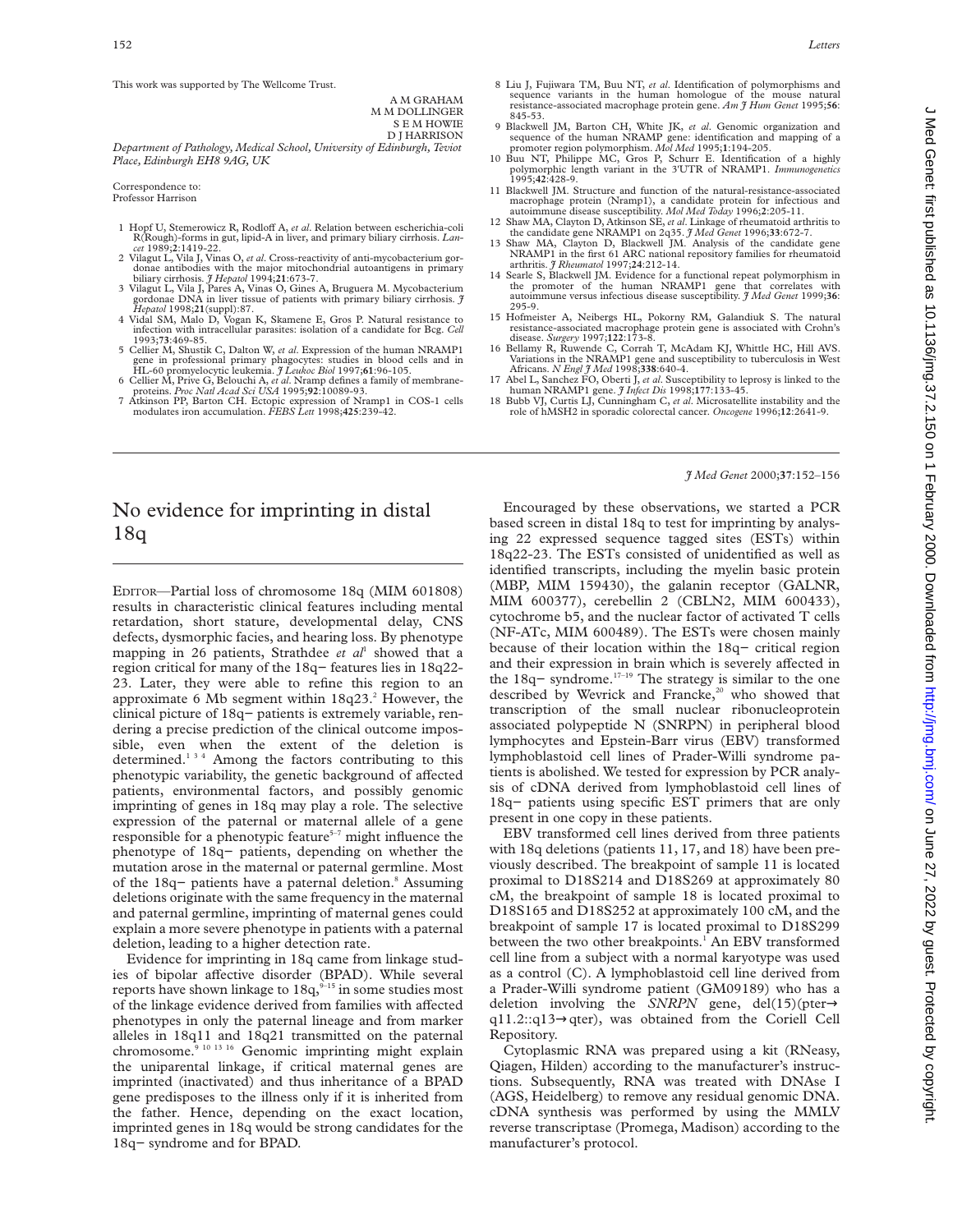![](_page_14_Figure_1.jpeg)

*Figure 1 Schematic drawing of distal human chromosome 18q. The truncated chromosomes of the patients in this study are shown at the top; the approximate map positions of the ESTs tested are indicated by dashed bars on the right.*

ESTs that mapped in 18q22.2-qter were identified from the gene map/Unigene map database of the National Center for Biotechnology Information (NCBI), National<br>Institutes of Health (http://www.ncbi.nlm.nih.gov/ Institutes of Health (http://www.ncbi.nlm.nih.gov/ SCIENCE96/ and http://www.ncbi.nlm.nih.gov/UniGene/ Hs.Home.html). EST primer sequences were obtained from the websites of the Radiation Hybrid Database, European Bioinformatics Institute, Hinxton, UK (www.EBI.ac.uk/RHdb/index.html), and of the Whitehead Institute Center for Genome Research, Boston, MA, USA (www.genome.wi.mit.edu/). Three additional sets of oligonucleotides were used for controls. MBP-PCR1/2 (5'-GGA CCT CGT GAA TTA CAA TC-3' and 5'-ATT TAC CTA CCT GTT CAT CC-3') amplifies a polymorphic region 5' of the *MBP* gene that is not transcribed. SNRPN-A/B (5'- AGA TGG CCG AAT CTT CAT TG-3' and 5'-AGC AAC ACC AGA CCC AAA AC-3') amplifies a 150 bp segment of the *SNRPN* gene that is known to be maternally imprinted.<sup>20 21</sup> Finally  $\beta$ -actin-A/B (5'-TCG TGC GTG ACA TTA AGG AG-3' and 5'-AGC ACT GTG TTG GCG TAC AG-3') are primers derived from exon 4 and exon 5 of the  $\beta$ -actin gene, respectively, and will amplify a 274 bp product only in RNA samples.

PCR analyses were performed in  $1 \times Q$  buffer,  $1 \times Q$ solution (Qiagen, Hilden), 0.1 mmol/l dNTPs (Pharmacia, Uppsala), 0.02 U/µl Platinum *Taq* DNA polymerase (Life Technologies, Rockville) in a total volume of 25 µl in a Perkin Elmer DNA Thermal Cycler (Perkin Elmer, Norwalk). Optimal primer concentrations and annealing temperatures were established before testing. Cycling was performed for 30 seconds at 95°C, 30 seconds at the appropriate annealing temperature, and 30 seconds at 72°C for 34 cycles. Amplification products were analysed on a 3% agarose gel.

Three cell lines containing 18q deletions were used for imprinting analysis (fig 1). The origin of the deletion had been previously determined using polymorphic markers.<sup>1</sup> Samples 11 and 18 contain paternally derived rearrangements while sample 17 contains a maternally derived rearrangement. The hemizygous deletion in all three cell lines includes the region  $18q22.1$ -qter.<sup>1</sup> cDNA was prepared from RNA for each of the three cell lines as well as a cell line containing a normal karyotype. To ensure that the RNA samples were free of genomic DNA contamination, PCR analysis was first performed using primers for a region that is located 5' of the MBP gene. Amplification was not observed in any of the samples but was observed in genomic DNA controls (data not shown), indicating the lack of DNA contamination in the RNA samples. To ensure that cDNA samples were not degraded, PCR was performed using primers derived from two exons of the â-actin gene. Amplification of the appropriate size product was seen with all cDNA samples (data not shown).

Twenty two ESTs that mapped to 18q22.2-qter were analysed for imprinting. Table 1 lists the ESTs that were tested as well as the composite results. Nine ESTs did not produce amplification products in the sample derived from a subject with a normal karyotype. Fig 2A shows a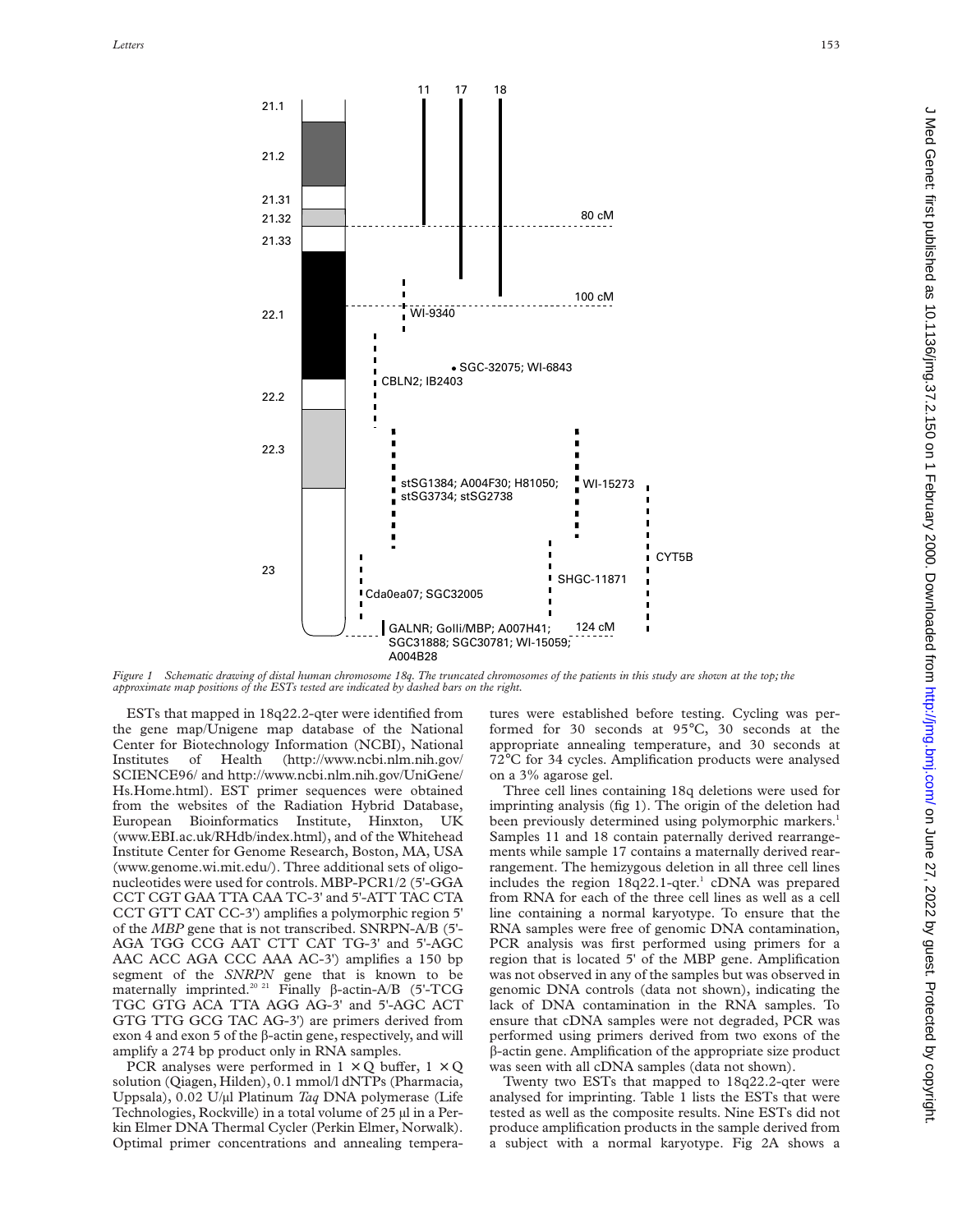|                   |                                                                                                                                                                                                                                   |                |                             |                            | GM09189  |                              |         |    |
|-------------------|-----------------------------------------------------------------------------------------------------------------------------------------------------------------------------------------------------------------------------------|----------------|-----------------------------|----------------------------|----------|------------------------------|---------|----|
| EST               | Name                                                                                                                                                                                                                              | Map position   | Forward primer              | Reverse primer             | 11 17 18 | $\circ$                      | (PWS) A | ÅИ |
| WI-9340           | b, isoform1<br>ATP synthase, H+ transporting, mitochondrial F0 complex, subunit                                                                                                                                                   | 98-102 cM      | IGAGAGAACGAATCTCTATCGG      | AGGCAGCAAGTTTTATAAAGGC     |          | Ę                            |         |    |
| stSG4756          | Highly similar to cerebellin precusor                                                                                                                                                                                             | $02-109$ cM    | <b>TCCTTTTTGATTGCTTTGGG</b> | AGAAGCCCACCTGAAAGTCA       |          | E                            |         |    |
| stSG1384          | Hypothetical 52.9 kDa protein in CDC26-YMR31 intergenic region                                                                                                                                                                    | 109-118 cM     | CAGTTAGTGAGGTTTTGAGGG       | GCCCCCCCCATCHCCCC          |          | $\overline{\mathbf{z}}$      |         |    |
| A004F30           | Similar to probable E1-E2 ATPase                                                                                                                                                                                                  | .09-118 cM     | CTTGACTGTTTTACTGAAAAG       | CTGAGAATTAGACTGAAAGTTTA    |          | $\overline{\mathbf{z}}$      |         |    |
| <b>SHGC-11871</b> | Nuclear factor of activated T cells (NF-ATc)                                                                                                                                                                                      | 17-123 cM      | ATGTCCCGTTAGTGAGACCG        | AAGCAGCTTTAGGGTGCAAA       |          | E                            |         |    |
| hGR1/2            | Galanin receptor                                                                                                                                                                                                                  | $>123$ cM      | CTGGCCTACCTCTTCTG           | GAAGAGCCUOSCTGCTAG         |          | $\overleftarrow{\mathrm{z}}$ |         |    |
| WI-9286           | Golli/myelin basic protein                                                                                                                                                                                                        | $>123$ cM      | AGGTCTCGTTCCGTGCTG          | GCCACCATCCTTGTGAG          |          | $\overline{z}$               |         |    |
| CYT5B.A/B         | Cytochrome b-5                                                                                                                                                                                                                    | 18q23          | <b>LCCATCCAGATGACAGACCA</b> | CTGCCCATGTTATAGGCGAT       |          | E                            |         |    |
| SGC32075          | Jnidentified transcript                                                                                                                                                                                                           | 109 cM         | ATTTATTTACCACGCCTGTTTC      | CCTGTGAGAAGAGCACAAA        |          | $\overleftarrow{\mathrm{z}}$ |         |    |
| WI-6843           | Jnidentified transcript                                                                                                                                                                                                           | 109 cM         | ACATGGTGTAACATTTCCAATAACA   | TGGACTCGCTACTCCGTTCT       |          | $\overline{1}$               |         |    |
| B2403             | Jnidentified transcript                                                                                                                                                                                                           | 102-109 cM     | PGGCATAGAAAGGGTAAAA         | GCAGCTCCCAGAAGTAAT         |          | E                            |         |    |
| WI-15273          | Jnidentified transcript                                                                                                                                                                                                           | 109-117 cM     | CCTGTTGCTCCCAGTCC           | TGGGAGATCAAGAGTCCTCG       |          | E                            |         |    |
| H81050            | Jnidentified transcript                                                                                                                                                                                                           | 109-118 cM     | TTGACACTACCAGTTCTATGAC      | GGGCACACTACTCAGAGACATT     |          |                              |         |    |
| stSG3734          | Jnidentified transcript                                                                                                                                                                                                           | 109-118 cM     | CAACTTATGTGCTGCTGG          | <b>IACCCAAGAACGTGGTGA</b>  |          | E                            |         |    |
| itSG2738          | Jnidentified transcript                                                                                                                                                                                                           | 109-118 cM     | CGTCGACCCAGTTTTTG           | AGTGCGTGCTTTGTCCATC        |          | E                            |         |    |
| SGC32005          | Jnidentified transcript                                                                                                                                                                                                           | $.18-123$ cM   | GCAATCGGGGACAGTTTAAT        | <b>LGAATGTCTGAGGGGGGCC</b> |          | $\overleftarrow{\mathrm{z}}$ |         |    |
| Cda0ea07          | Jnidentified transcript                                                                                                                                                                                                           | .18-123 cM     | CTGTCCTTGGTCTGTTAAACTG      | TGATGGTAATTGCCTGFGGTG      |          | E                            |         |    |
| A004B28           | Jnidentified transcript                                                                                                                                                                                                           | 123-124 cM     | CCTAAAATTATGAATAGCACAC      | GAAGGAAGGTTATATTTCTTATC    |          | $\overleftarrow{\mathrm{z}}$ |         |    |
| A007H41           | Jnidentified transcript                                                                                                                                                                                                           | $23 - 124$ cM  | <b>TICTORGCTTCAGTTTC</b>    | TCTTCCCATAATGACAG          |          | E                            |         |    |
| SGC31888          | Jnidentified transcript                                                                                                                                                                                                           | 23-124 cM      | GAGTTTAATTGAGGAAGAATGATT    | GCTGTTTGCAGGCCTCAC         |          | $\overleftarrow{\mathbf{z}}$ |         |    |
| SGC30781          | Jnidentified transcript                                                                                                                                                                                                           | $.23 - 124$ cM | AAAGTTGTCGCACTGAATAAGAG     | GACAAGTGAACAAGATCAAT       |          | E                            |         |    |
| WI-15059          | Jnidentified transcript                                                                                                                                                                                                           | $.23 - 124$ cM | CTCLCCLAGGGGLGYLGC          | GCGAGCCGTTAGTGATG          |          | E                            |         |    |
|                   | $11 = dDNA$ derived from a lymphoblastoid cell line of patient 11 with a paternal deletion. 17 and 18 = cDNAs derived from lymphoblastoid cell lines of patients 17 and 18 with a maternal and a paternal deletion, respectively. |                |                             |                            |          |                              |         |    |

cDNA derived from a lymphoblastoid cell line of a person with a normal chromosome 18. A and AM = genomic DNA of normal subjects. NT = not tested. cDNA derived from a lymphoblastoid cell line of a person with a normal chromosome 18. A and AM = genomic DNA of normal subjects. NT = not tested.

![](_page_15_Figure_2.jpeg)

*Figure 2 Imprinting analysis of 18q genes. PCR analysis of cDNA derived from patients with maternal 18q deletions (patient 17), paternal* 18q deletions (patient 11 and 18), or normal control (C) is shown.<br>Amplification using genomic DNA from two normal subjects (A and AM)<br>as well as a sample lacking any DNA input (neg) are shown. Size<br>markers are included in *WI-9340. (C) Amplification using a cDNA derived from a patient with Prader-Willi syndrome (GM09189) and a paternal 15q deletion is shown. Amplification with two 18q ESTs (WI-6843 and H81050) are shown as well as amplification using SNRPN primers, a known maternally imprinted gene.*

representative result from EST A007H41. This showed that the genes from which these ESTs were derived were not expressed in lymphoblastoid cells. Appropriate amplification was observed when genomic DNA was used, showing that the lack of amplification was not the result of inappropriate PCR conditions.

The remaining 13 ESTs all produced an amplification product in the sample derived from a subject with a normal karyotype. For all 13 ESTs, amplification was observed in the samples that contained either maternally or paternally derived deletions. A representative result from EST WI-9340 is shown in fig 2B. This showed that imprinting did not occur in lymphoblastoid cells for the 13 genes that were tested.

To ensure that imprinting could be detected, PCR analysis was performed using primers derived from the *SNRPN* gene which is known to be maternally imprinted. As shown in fig 2C, no amplification was observed in GM09189, a cell line derived from a Prader-Willi syndrome patient, which contains a paternally deleted

Table 1 ESTs tested in this study and results of the PCR screening

Table 1

ESTs tested in this study and results of the PCR screening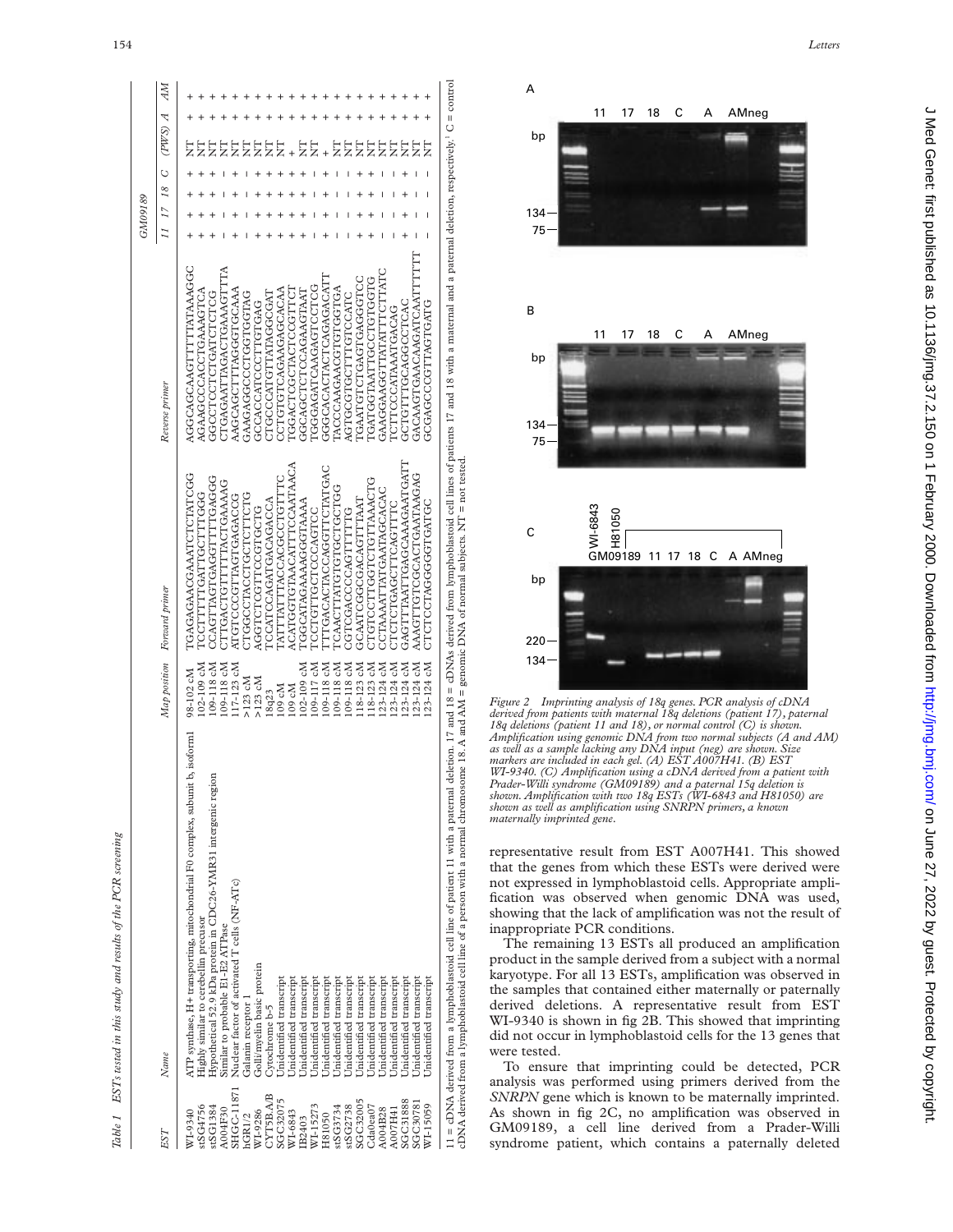chromosome 15. Since the remaining homologue is maternally imprinted, *SNRPN* is not expressed and therefore no amplification was observed. ESTs that mapped to 18q (WI-6843 and H81050) did amplify, showing that amplification could be obtained from the RNA sample.

In this study, 13 genes that mapped to the distal region of chromosome 18 were investigated to determine whether they might show an imprinting effect. All 13 genes were expressed from the single remaining allele, regardless of whether it was maternally or paternally derived. The basis for the experiments was that there is significant clinical variability in patients with 18q deletions. It is possible that imprinting may play a role in this variability.

A clear phenotypic distinction between subjects bearing a paternal and a maternal deletion was not previously possible.1 In addition, translocation mouse models did not show any evidence for imprinting in distal MMU18, $^{22}$ <sup>2</sup> which represents the syntenic region of 18q23. However, in the study by Strathdee *et al*, <sup>1</sup> only very limited numbers of patients were available and the extent of the deletion differed in almost all of them. Also, imprinting is not always conserved between mouse and man<sup>24</sup> and there are at least three human genes that have been shown to be imprinted despite their location within a region excluded from imprinting by translocation studies in mice.<sup>23 25-27</sup> This is probably because of difficulties in detecting more subtle phenotypic alterations in animal models.

The lack of detection of an imprinting effect can be. interpreted in several ways. First, imprinting of certain genes in 18q does exist, but we did not test these genes. We do not know whether any of the genes tested are involved in the phenotype of the 18q− syndrome, although the galanin receptor, the myelin basic protein, cytochrome 5b, and NF-ATc have been proposed to be candidates.<sup>19 28</sup> In our study, 13 of the 22 ESTs distal to 100 cM were informative compared to about 36 genes or so found in this region, according to the NCBI Unigene map. Thus, we cannot exclude other imprinted genes in 18q22-23, though in many cases clusters of genes are imprinted and might therefore be easier to detect when testing a set of genes that are distributed over a chromosomal region. Second, imprinting of genes in 18q may be restricted to certain tissues or developmental stages. Since only RNA from lymphoblastoid cell lines was tested, we may have missed imprinting that occurred in other tissues. While local and temporal restrictions of imprinting are well known,30–36 EBV transformation of lymphocytes does not seem to modify imprinting mechanisms, as has been shown for *SNRPN*, 20 37 38 *PAR-1* and *PAR-5*, <sup>38</sup> and *IPW*. 39 Thus, the method described here should at least be able to detect ubiquitous imprinting of genes and all imprinting phenomena that affect lymphocytes. Finally, it is possible that there is simply no imprinting in the region investigated. If this holds true, we have to conclude that mechanisms such as modifying genes outside 18q and environmental factors influence the phenotypic picture of 18q− patients. In this case, we may have to consider that the parent of origin effects in bipolar disorder linked to 18q represent statistical artefacts, an assumption consistent with observations by Durner and Abreu<sup>40</sup> and McMahon *et al*, <sup>41</sup> who did not observe a consistently paternal parent of origin effect.

Clinical heterogeneity is well known in chromosomal syndromes. The parental origin of the rearrangement has been reported to influence the phenotype in a number of cases. Among them are the paternal duplication of 11pterp15.4 which results in Beckwith-Wiedemann syndrome  $(MIM 130650)$ ,<sup>42</sup> and monosomy 15q11-q13 which results in Prader-Willi syndrome (MIM 176270) if the paternal chromosome is affected and in the clinically different

Angelman syndrome (MIM 105830) if the maternal chromosome is affected.<sup>43</sup> More subtle influences of imprinted genes on the phenotype might be involved in other chromosomal rearrangements<sup>44</sup> like the deletion associated retinoblastoma, which displays slower tumour progression if the maternal allele is deleted,<sup>45</sup> suggesting that imprinted genes close to *RB* might influence tumour growth. Kato *et*  $al^{25}$  showed that the serotonin receptor 2 (*HTR2*) gene, which is located within the rearranged chromosomal region in 13q14, is paternally imprinted. The authors speculate that *HTR2* is a gene promoting the growth of retinoblastoma and that tumour progression depends on whether its active or inactive copy is retained. Other examples are Williams syndrome patients with a deletion of 7q11.23 who display significantly more severe growth retardation and microcephaly if the arrangement is maternally derived, $46$  and Turner syndrome patients (45,X) who show significantly poorer verbal and higher order executive function skills when the retained X chromosome is of maternal origin.<sup>47 48</sup>

This study presents the initial analysis for identifying imprinted genes in 18q. Although this study did not identify any imprinted genes, the approach can easily be expanded to investigate additional genes. The ability to detect imprinted genes located on other chromosomes in lymphoblastoid cells shows that the approach used here is a viable one and should be continued as a method for investigating whether imprinting effects might be involved in the clinical variability of the 18q− syndrome.

We thank Nora Speer and Leonie Rieger for technical assistance, Christian Rees and Miriam Pietrzyk for valuable discussions, and Professor W Engel for support.

> ROBERT MAIWALD\* JOAN OVERHAUSER† FRANCO LACCONE\*

*\*Institute of Human Genetics, University of Göttingen, Gosslerstrasse 12d, D-37073 Göttingen, Germany*

†*Department of Biochemistry and Molecular Biology, Thomas JeVerson University, 233 S 10th Street Suite 209, Philadelphia, PA 19107, USA*

Correspondence to: Dr Maiwald, rmaiwal@gwdg.de

- 1 Strathdee G, Zackai EH, Shapiro R, Kamholz J, Overhauser J. Analysis of clinical variation seen in patients with 18q terminal deletions. *Am J Med*
- *Genet* 1995;**59**:476-83. 2 Strathdee G, Sutherland R, Jonsson JJ, *et al*. Molecular characterization of
- patients with 18q23 deletions. Am J Hum Genet 1997;60:860-8.<br>3 Qazi QH, Madahr C, Alvi S, McGann B. Distal 18q deletion without clini-<br>cal findings of 18q- syndrome. Ann Genet 1980;23:60-3.<br>4 Kohonen-Corish M, Strathdee G,
- new deletion of 18q23 with few typical features of the 18q– syndrome. *J Med Genet* 1996;**33**:240-3. 5 Surani MA. Imprinting and the initiation of gene silencing in the germ line.
- *Cell* 1998;**93**:309-12.
- 6 Bartolomei MS, Tilghman SM. Genomic imprinting in mammals. *Annu Rev Genet* 1997;**31**:493-525.
- 7 Sapienza C, Hall JG. Genetic imprinting in human disease. In: Scriver CR, ed. *The metabolic and molecular bases of inherited disease*. New York: McGraw-Hill, 1995:437-58.
- 8 Cody JD, Pierce JF, Brkanac Z, *et al*. Preferential loss of the paternal alleles in the 18q– syndrome. *Am J Med Genet* 1997;**69**:280-6.
- 9 Collins JS, Go RC. Disease classification and transmission effects on linkage analyses in the NIMH1 bipolar disorder pedigrees. *Genet Epidemiol* 1997;**14**:587-92.
- 10 Dorr DA, Rice JP, Armstrong C, Reich T, Blehar M. A meta-analysis of chromosome 18 linkage data for bipolar illness. *Genet Epidemiol*
- 1997;**14**:617-22. 11 Haghighi F, Li W, Fann CS. AVected-sib-pair analyses of bipolar disorder using data on chromosome 18. *Genet Epidemiol* 1997;**14**:641-6.
- 12 MacKinnon DF, Xu J, McMahon FJ,*et al*. Bipolar disorder and panic disorder in families: an analysis of chromosome 18 data. *Am J Psychiatry* 1998; **155**:829-31.
- 13 Stine OC, Xu J, Koskela R, *et al*. Evidence for linkage of bipolar disorder to chromosome 18 with a parent- of-origin effect. *Am J Hum Genet* 1995;57: 1384-94.
- 14 Ewald H, Mors O, Koed K, Eiberg H, Kruse TA. Susceptibility loci for bipolar affective disorder on chromosome 18? A review and a study of Danish families. *Psychiatr Genet* 1997;**7**:1-12.
- 15 Freimer NB, Reus VI, Escamilla MA, *et al*. Genetic mapping using haplotype, association and linkage methods suggests a locus for severe bipolar disorder (BPI) at 18q22-q23. *Nat Genet* 1996;**12**:436-41.
- 16 Gershon ES, Badner JA, Detera-Wadleigh SD, Ferraro TN, Berrettini WH. Maternal inheritance and chromosome 18 allele sharing in unilineal bipolar illness pedigrees. *Am J Med Genet* 1996;**67**:202-7.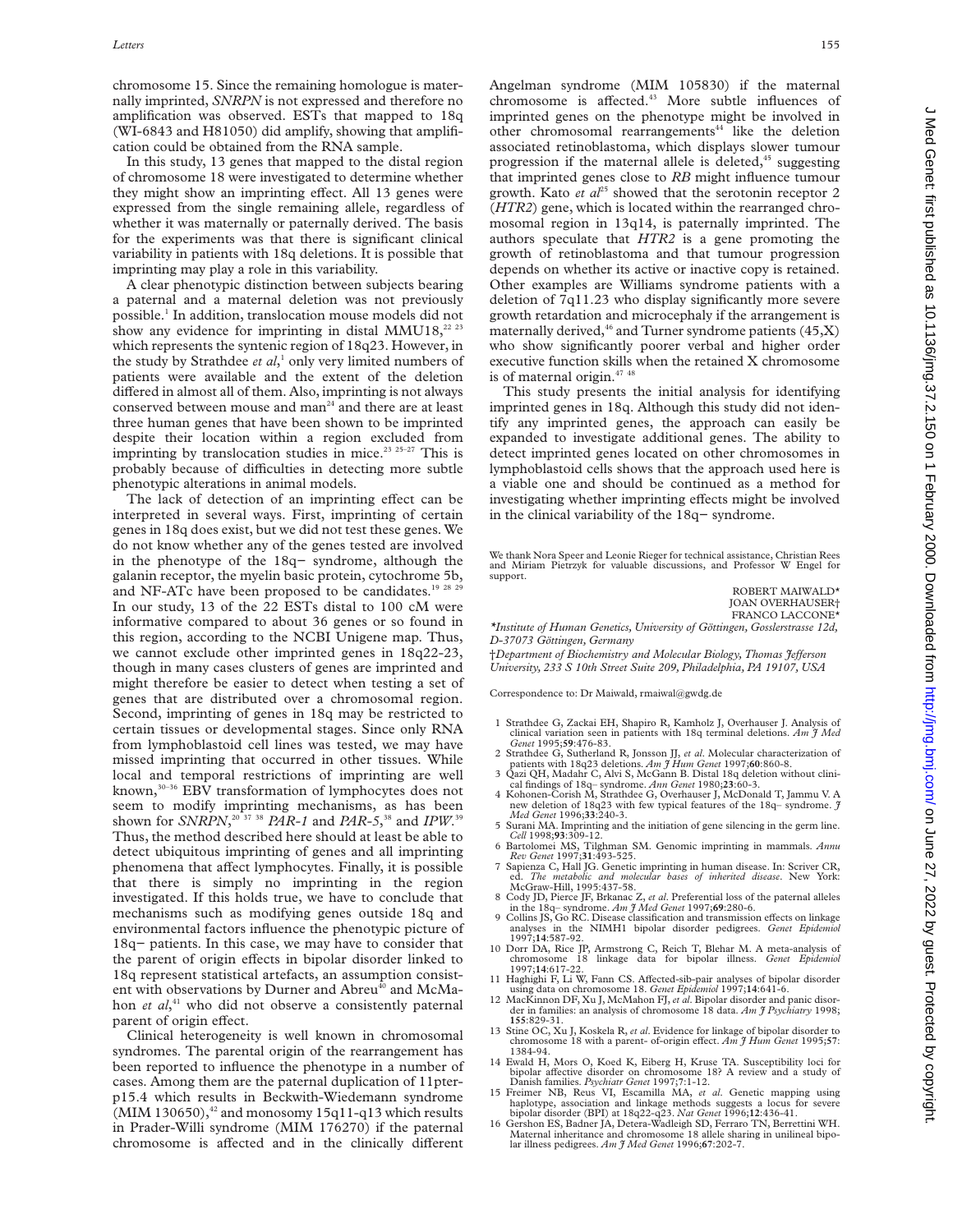17 Vogel H, Urich H, Horoupian DS, Wertelecki W. The brain in the 18q– syndrome. *Dev Med Child Neurol* 1990;**32**:732-7.

18 Mahr RN, Moberg PJ, Overhauser J, *et al*. Neuropsychiatry of 18q– syndrome. *Am J Med Genet* 1996;**67**:172-8.

- 19 Gay CT, Hardies LJ, Rauch RA, *et al*. Magnetic resonance imaging demonstrates incomplete myelination in 18q– syndrome: evidence for myelin basic<br>protein haploinsufficiency. *Am J Med Genet* 1997;74:422-31.<br>Wevrick R, Francke U. Diagnostic test for the Prader-Willi syndrome by
- SNRPN expression in blood. *Lancet* 1996;348:1068-9.<br>21 Reed ML, Leff SE. Maternal imprinting of human SNRPN, a gene deleted
- 
- in Prader-Willi syndrome. *Nat Genet* 1994;6:163-7.<br>22 Cattanach BM, Becchey CV. Imprinting, In: Reik W, Surani MA, eds. *Fron-*<br>*tiers in molecular biology.* Oxford: Oxford University Press, 1997:118-45.<br>23 Beechey CV, Ca
- mouse. *Mouse Genome* 1997;**95**:100-5. 24 Lyle R. Gametic imprinting in development and disease. *J Endocrinol* 1997;
- **155**:1-12. 25 Plass C, Shibata H, Kalcheva I, *et al*. Identification of Grf1 on mouse chromosome 9 as an imprinted gene by RLGS-M. *Nat Genet* 1996;**14**:106
- -9. 26 Barlow DP, Stoger R, Herrmann BG, Saito K, Schweifer N. The mouse insulin-like growth factor type-2 receptor is imprinted and closely linked to the Tme locus. *Nature* 1991;**349**:84-7.
- 27 Giddings SJ, King CD, Harman KW, Flood JF, Carnaghi LR. Allele specific inactivation of insulin 1 and 2, in the mouse yolk sac, indicates imprinting. *Nat Genet* 1994;**6**:310-13.
- 28 Cody JD, Hale DE, Brkanac Z, Kaye CI, Leach RJ. Growth hormone insuf-<br>ficiency associated with haploinsufficiency at 18q23. *Am J Med Genet*
- 1997;71:420-5.<br>29 Strathdee G, Yoshikawa T, Detera-Wadleigh S, Sutherland R, Grady D, Overhauser J. Identification of candidate genes involved in the 18q-syndrome. Am *J Hum Genet* 1996;59(suppl):313(abst 1821).<br>30 Kishin
- 
- 31 Albrecht U, Sutcliffe JS, Cattanach BM, et al. Imprinted expression of the murine Angelman syndrome gene, Ube3a, in hippocampal and Purkinje neurons. *Nat Genet* 1997;**17**:75-8.
- 32 Rougeulle C, Glatt H, Lalande M. The Angelman syndrome candidate gene, UBE3A/E6-AP, is imprinted in brain. *Nat Genet* 1997;**17**:14-15.
- 33 Vu TH, Hoffman AR. Imprinting of the Angelman syndrome gene, UBE3A, is restricted to brain. *Nat Genet* 1997;17:12-13.
- Renal angiomyolipomata and learning difficulty in tuberous sclerosis complex

EDITOR—Tuberous sclerosis complex (TSC) is a dominantly inherited disease of high penetrance, characterised pathologically by the presence of hamartomata in multiple organ systems. Well known clinical manifestations include epilepsy, learning difficulties, behavioural problems, and skin lesions. Many patients have renal lesions, usually angiomyolipomata (AML), which can cause clinical problems secondary to haemorrhage or by compression and replacement of healthy renal tissue, which rarely causes end stage renal failure.<sup>1</sup> Cysts, polycystic renal disease, and renal carcinoma can also occur. Polycystic disease has an early onset clinically and is the result of large contiguous deletions on chromosome 16 affecting both the *TSC2* gene and the gene for adult onset polycystic kidney disease.<sup>2</sup> Tuberous sclerosis complex exhibits genetic heterogeneity.<sup>3</sup> Mutations in two recently identified genes, *TSC1* at 9q34 and *TSC2* at 16p13, each result in an apparently similar phenotype, although recent work has suggested that mutations in *TSC2* may be associated with more severe disease.<sup>4</sup> Both genes are tumour suppressor genes, the strongest evidence for this being the loss of heterozygosity around the normal gene at 9q34 or 16p13 in hamartomata from tuberous sclerosis patients.<sup>5 6</sup> There is evidence that the severity of learning difficulties in tuberous sclerosis complex is related to the number of hamartomata in the brain.<sup>7</sup> Until now, no one has reported on a correlation between the severity of the phenotype in two or more organs. We report on a correlation between renal hamartomata and learning difficulties in a population based sample of tuberous sclerosis complex patients (table 1).

- 34 Williamson CM, Schofield J, Dutton ER,*et al*. Glomerular-specific imprintin minimized energy extensive graphs and the mouse graphs are chosen to the mouse graphs are chosen to hormone resistance in Albright hereditary osteodystrophy? *Genomics* 1996;**36**:280-7.
- 35 Bunzel R, Blumcke I, Cichon S, *et al*. Polymorphic imprinting of the serotonin-2A (5-HT2A) receptor gene in human adult brain.*Brain Res Mol Brain Res* 1998;**59**:90-2.
- 36 Hemberger M, Redies C, Krause R, Oswald J, Walter J, Fundele RH. H19 and Igf2 are expressed and differentially imprinted in neuroectoderm-<br>derived cells in the mouse brain. *Dev Genes Evol* 1998;208:393-402.
- 37 Kawame H, Gartler SM, Hansen RS. Allele-specific replication timing in imprinted domains: absence of asynchrony at several loci. *Hum Mol Genet* 1995;**4**:2287-93.
- 38 Sutcliffe JS, Nakao M, Christian S, et al. Deletions of a differentially methylated CpG island at the SNRPN gene define a putative imprinting control region. *Nat Genet* 1994;**8**:52-8.
- 39 Wevrick R, Kerns JA, Francke U. Identification of a novel paternally expressed gene in the Prader-Willi syndrome region. *Hum Mol Genet* 1994; **3**:1877-82.
- 40 Durner M, Abreu P. Exploring linkage of chromosome 18 markers and<br>bipolar disease. *Genet Epidemiol* 1997;14:623-7.<br>41 McMahon FJ, Hopkins PJ, Xu J, *et al.* Linkage of bipolar affective disorder<br>to chromosome 18 marker
- 1997;**61**:1397-404.
- 42 Reik W, Maher ER. Imprinting in clusters: lessons from Beckwith-Wiedemann syndrome. *Trends Genet* 1997;**13**:330-4.
- 43 Nicholls RD, Saitoh S, Horsthemke B. Imprinting in Prader-Willi and Angelman syndromes. *Trends Genet* 1998;**14**:194-200.
- 44 Morison IM, Reeve AE. A catalogue of imprinted genes and parent-of-<br>origin effects in humans and animals. *Hum Mol Genet* 1998;7:1599-609.
- 45 Kato MV, Ishizaki K, Shimizu T, Toguchida J, Kaneko A, Sasaki MS. Delayed development of retinoblastoma associated with loss of a maternal
- allele on chromosome 13. *Int J Cancer* 1995;**64**:3-8. 46 Perez Jurado LA, Peoples R, Kaplan P, Hamel BC, Francke U. Molecular definition of the chromosome 7 deletion in Williams syndrome and parent-<br>of-origin effects on growth. Am J Hum Genet 1996;59:781-92.<br>Thuse DH, James RS, Bishop DV, et al. Evidence from Turner's syndrome of
- an imprinted X-linked locus affecting cognitive function. *Nature* 1997;387: 705-8.
- 48 Chu CE, Donaldson MD, Kelnar CJ, *et al*. Possible role of imprinting in the Turner phenotype. *J Med Genet* 1994;**31**:840-2.

#### *J Med Genet* 2000;**37**:156–157

J Med Genet: first published as 10.11136/jmg.37.2.150 on 1 February 2000. Downloaded from http://jmg.bm/ And February 2000. Downloaded from 1 February 2000. Downloaded from as 10.21.2.130.2. by guest. Protected by copyrigh Med Genet: first published as 10.11136/jmg.37.2.150 on 1 February 2000. Downloaded from http://jmg.bmj.com/ on June 27, 2022 by guest. Protected by copyright

As part of a larger prevalence study that began in 1985, patients identified with tuberous sclerosis complex and living in the Bath Health District have been followed longitudinally. All patients have undergone at least one abdominal ultrasound examination, performed by the authors, during the last two years. We investigated the association between angiomyolipomata and intellectual impairment because of an apparent association we had noticed in our clinical work with TSC patients (table 1). We made no attempt to explore any other associations. The presence of learning difficulty in this population was ascertained as previously described.8 The correlation between renal angiomyolipomata and learning difficulty was analysed using a two sided Fisher's exact test (table 2). Of 22 patients known to be alive and living in the Bath Health District in August 1998, nine had learning difficulties and all had angiomyolipomata. Thirteen patients were of normal intellect and five of these had angiomyolipomata  $(p=0.006)$ .

This apparent association between renal angiomyolipomata in tuberous sclerosis complex and learning difficulties has not previously been noted. The association reaches statistical significance despite the small numbers

| Table 1 | Angiomyolipomata and learning difficulties in TSC patients |  |
|---------|------------------------------------------------------------|--|
|         |                                                            |  |

| $AML + /LD +$ |        | $AML + / LD - AML - / LD -$ | $AML - /LD +$ |
|---------------|--------|-----------------------------|---------------|
| M 24 v        | F19v   | M 86 y                      |               |
| M 29 v        | F 62 y | M 45 y                      |               |
| M 42 v        | F13v   | F 22 y                      |               |
| F 38 y        | F 16 y | F 59 y                      |               |
| M 10 y        | M 26 y | F 33 y                      |               |
| M 11 v        |        | M <sub>6y</sub>             |               |
| М6у           |        | M 24 y                      |               |
| M 9 v         |        | F 46 y                      |               |
| F10y          |        |                             |               |

AML = angiomyolipoma.

 $LD = learning$  difficulty.

 $M = male$ .

 $F =$  female  $y = years$ .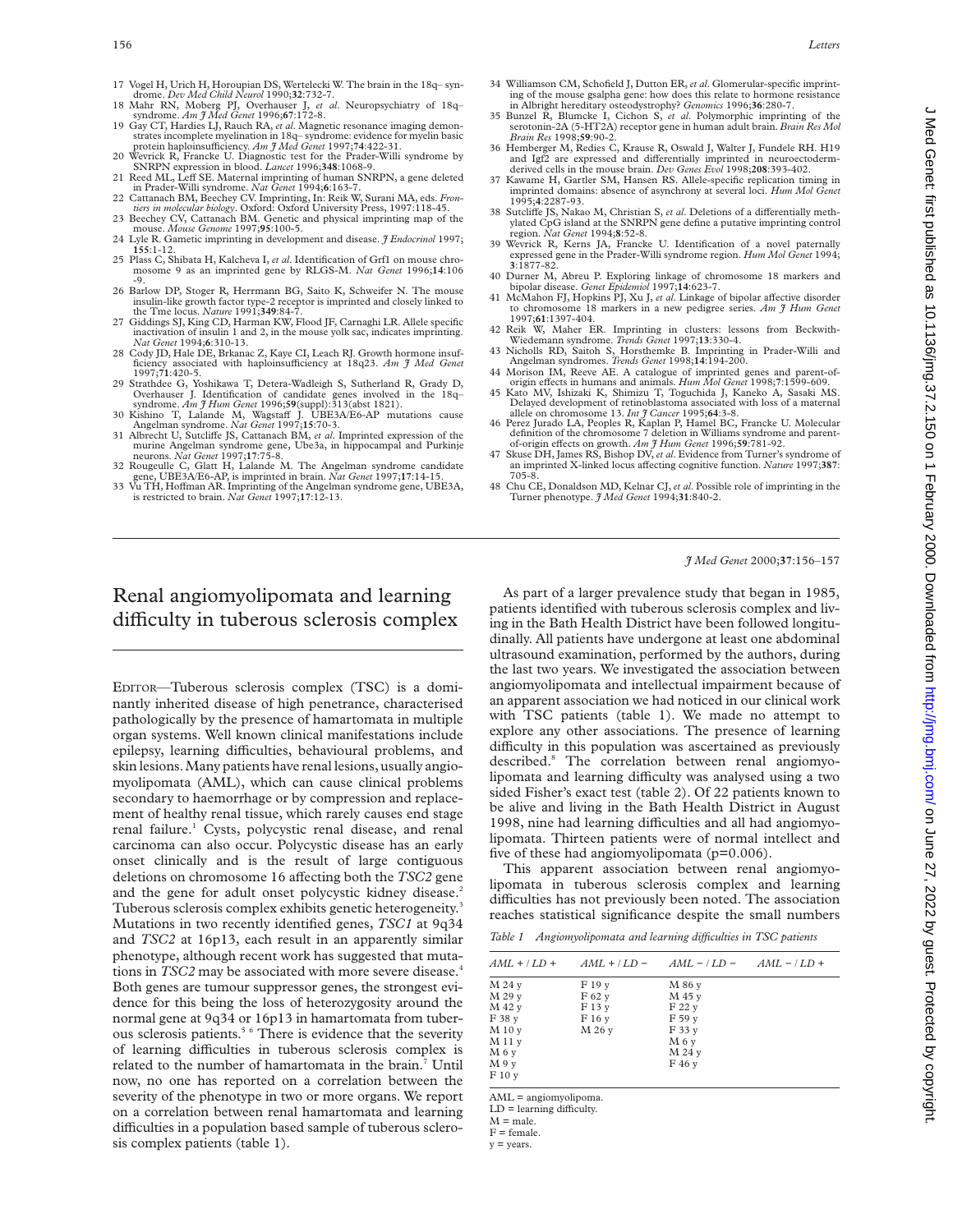#### *Table 2 Two sided Fisher's exact test*

|                        | Learning difficulties |   |  |
|------------------------|-----------------------|---|--|
|                        |                       |   |  |
| Renal angiomyolipomata |                       |   |  |
| ۰                      | q                     |   |  |
|                        |                       | 8 |  |
| $n=0.006$              |                       |   |  |

involved in the study and remains significant even when two patients of normal intellect and isolated renal cysts are transferred from the unaffected to affected groups  $(p=0.046)$ ; it is possible that renal cysts may form in TSC because renal tubules are blocked by small renal angiomyolipomata. We do not think there is an absolute correlation between learning difficulty and renal angiomyolipomata; we have patients outside the Bath district with learning difficulties and no renal pathology.

The age range in our population is 6-86 years (median 24 years). Using Wilcoxon rank sum tests we found no significant association between age and learning difficulty (p=0.09) or between age and the presence of AMLs (p=0.09) in this population. Similarly there is no evidence of a significant relationship between gender and either learning difficulty ( $p=0.1$ ) or AML presence ( $p=1.0$ ) when the relationships are independently investigated using Fisher's exact tests. There is no reason to suppose, therefore, that the association described between intellectual impairment and renal angiomyolipomata is confounded significantly by either gender or age in this sample.

One explanation for the observed correlation would be that certain patients with tuberous sclerosis complex have an increased propensity to the formation of hamartomata resulting both in more cerebral tubers (and therefore a higher risk of learning difficulties) and in a greater likelihood of renal angiomyolipoma formation. Previously,

# Clinical geneticists' attitudes and practice towards testing for breast cancer susceptibility genes

EDITOR—Cancer genetics, and in particular breast cancer genetics, is the fastest expanding discipline within clinical genetics. Cancer referrals now constitute a third of all referrals to most clinical genetics centres. Currently there are no national guidelines on predictive testing for *BRCA1* and *BRCA2*. Several members of the same family may be seen in different centres and offered different clinical management. Such differences may in part be attributable to differences in funding of genetic services and testing at the service or research level, but it is clear that this area also involves various ethical dilemmas that may well be viewed differently by different practitioners. In order to investigate the nature and degree of variation that exists in practice and attitudes among clinical geneticists, we have undertaken a survey of all clinical geneticists in the United Kingdom who deal with cancer genetics.

Four clinical case scenarios were devised from the authors' own clinical experience to assess attitudes and practice towards breast cancer gene testing. Questionnaires were sent to 57 geneticists in the United Kingdom, representing all specialist registrar and consultants involved in

patients with tuberous sclerosis complex and learning difficulty appear to have had a reduced life expectancy; epidemiological surveys have consistently shown lower than expected numbers of elderly tuberous sclerosis patients with learning difficulties.<sup>8</sup> We believe this is because of an increased death rate among this group from epilepsy, brain tumours, and intercurrent illness. However, with changing attitudes to the management of patients with learning difficulties, improved management of epilepsy, and more vigilant surveillance, more of these patients survive into adulthood. One implication of our finding is that we will see an increase in complications from renal hamartomata as more tuberous sclerosis patients with intellectual difficulties survive for longer.

> FINBAR J K O'CALLAGHAN\* MICHAEL NOAKES† JOHN P OSBORNE\*

*\*Bath Unit for Research in Paediatrics, Children's Centre, Royal United Hospital, Combe Park, Bath BA1 3NG, UK*

*†Department of Radiology, Royal United Hospital, Combe Park, Bath BA1 3NG, UK*

Correspondence to: Professor Osborne

- 1 Steiner MS, Goldman SM, Fishman EK, Marshall FF. The natural history of renal angiomyolipoma. *J Urol* 1993;**150**:1783-6. 2 Sampson JR, Maheshwar MM, Aspinwall R, *et al.* Renal cystic disease in
- tuberous sclerosis: role of the polycystic kidney disease 1 gene. *Am J Hum Genet* 1997;**61**:843-51.
- 3 Povey S, Burley MW, Attwood J, et al. Two loci for tuberous sclerosis: one on 9q34 and one on 16p13. Am Hum Genet 1994;58:107-27.<br>4 Jones AC, Daniells CE, Snell RG, et al. Molecular genetic and phenotypic<br>analysis reveal
- 
- and sporadic tuberous sclerosis. *Hum Mol Genet* 1997;**6**:2155-61.<br>5 Green A, Johnson P, Yates J. Loss of heterozygosity on chromosome<br>16p13.3 in hamartomas from tuberous sclerosis patients. *Nat Genet* 1994; **6**:193-6.
- 
- 6 Green A, Johnson P, Yates J. The tuberous sclerosis gene on chromosome<br>9034 acts as a growth suppressor. Hum Mol Genet 1994;3:1833-4.<br>7 Goodman M, Lamm SH, Engel A, Shepherd CW, Gomez MR. Cortical<br>tuber count: a biomarke
- sclerosis: a population study. *Dev Med Child Neurol* 1996;**38**:146-55.

*J Med Genet* 2000;**37**:157–160

cancer genetics. Each was asked to respond to questions relating to each scenario and to state the reasons for their decisions. Forty seven completed questionnaires were received (83% compliance). All clinical genetics centres in the UK were represented by at least one response. In three instances a joint response involving more than one geneticist from a centre was returned. The four clinical cases are given below. For each case the salient points raised by selected respondents for arriving at their decision are given.

*Case 1*. A woman has been shown to carry a pathogenic mutation in the *BRCA1* gene. She is 9 weeks pregnant and requests a prenatal test to see whether the fetus also carries this mutation. Participants were asked whether they would be prepared to offer prenatal testing after appropriate counselling.

Twenty four (51%) respondents stated that they would be prepared to offer prenatal testing to the woman after counselling. Fifteen (32%) said they would not and 17% did not know what their action would be. Most of the respondents who would offer such testing indicated that if the counsellors had given all the relevant information, it was up to the woman to make a decision. Most commented that the woman's experience of cancer in the family was likely to be a strong motivating factor in the decision to request prenatal diagnosis and that counsellors were not in a position to deny this experience. Many also commented that a pregnancy could be terminated anyway for "social"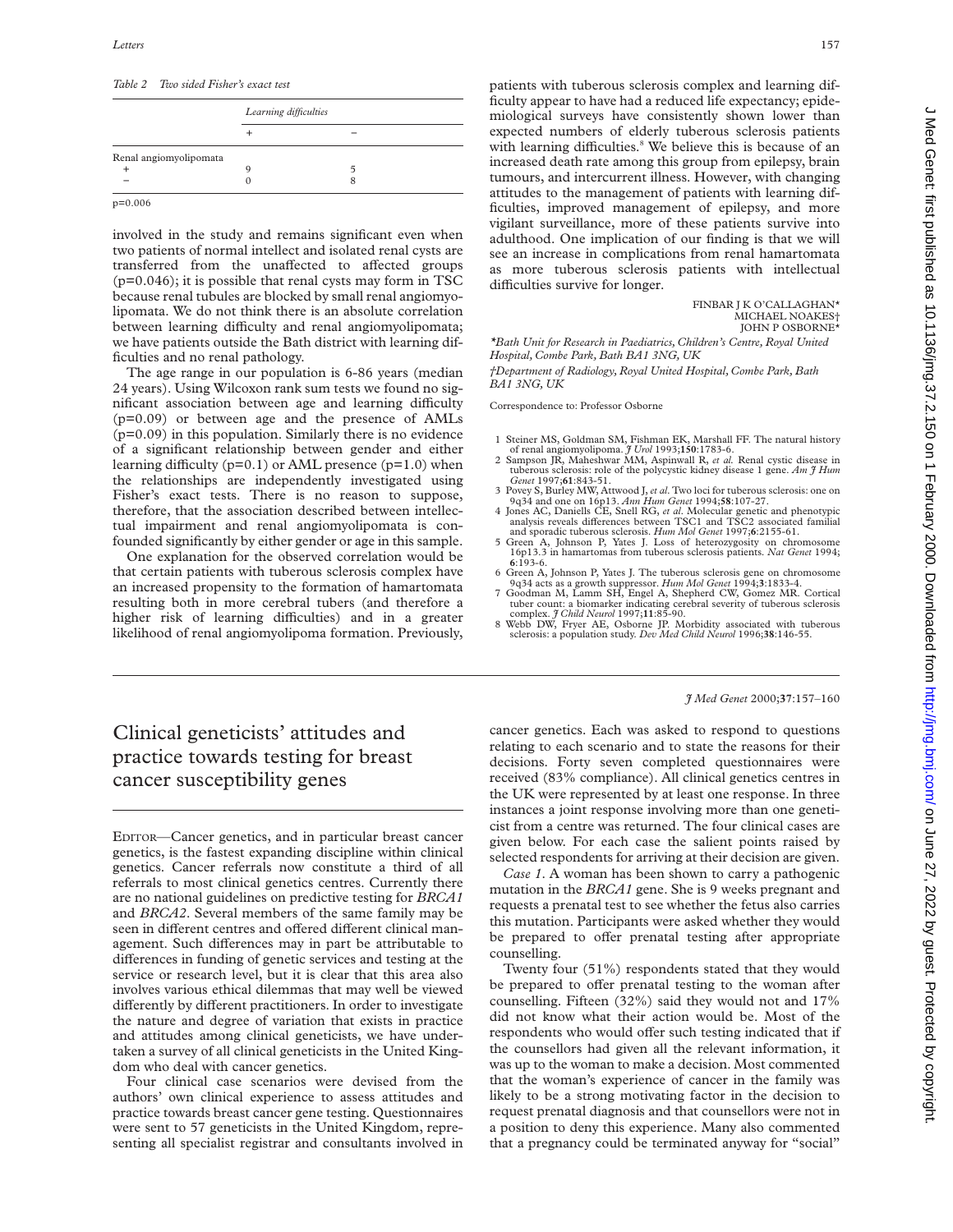reasons and that refusal to offer predictive testing would therefore not necessarily prevent a termination. The following quotations illustrate some of the opinions given.

"I would find the idea difficult but after counselling and with full information it is the couple's decision. Any other stance in a country accepting social termination is difficult." "If we are not prepared to offer prenatal diagnosis we cannot engage in counselling." "In some families the cancer burden is enormous. The child may not only have to grow up without a mother but also with the possibility of developing the disease herself." "It is within the patient's rights." "Prenatal tests are offered for other potentially treatable conditions of late onset."

Most of the respondents who did not know what their action would be raised the issue that it depended on why she wished to have prenatal testing. They felt that testing might be appropriate if the woman would definitely proceed to termination should the mutation be detected in the fetus. If there was doubt about this, however, or the test was done for information only, then respondents would be reluctant to offer testing, since continuation of the pregnancy would be interfering with the autonomy of the child and future adult. In effect, such testing would equate to doing a predictive test on a child who might not want to know its own genetic status.

"I would attempt to dissuade her but if she was still insistent then I would feel obliged to offer a termination. There are many other disorders where I would not be entirely happy with offering a prenatal diagnosis/ termination but if after careful counselling the patient still wants it then I would. After all a woman can have a termination for essentially social reasons anyway."

Those who felt it would be inappropriate to offer prenatal *BRCA* testing focused on the uncertainties that still lie with such information. These are summarised by the following quotations.

"Not a lethal disorder with no treatment. If testing and no termination takes place the child could face insurance problems during life." "Even if positive, penetrance is only 80-90% maximum. There are screening options and treatment options." "The reasons for not doing the test are: (1) incomplete penetrance and uncertainties of penetrance in some cases, and (2) the availability of measures for early cancer detection and prophylaxis which although experimental will almost certainly improve over the next 30 years." "Future child should have autonomy." "Adult onset disease treatable if detected early. Prophylactic surgery a possibility." "Effects of mutations uncertain and too far in the future."

Some responses were more directive: "Would try to talk her out of it."

Many respondents also felt that legally they could not offer a termination if the result showed that the fetus carried the pathogenic mutation as summarised in the following quotation.

"The 1967 Abortion Act does not apply here, therefore we have to rely on case law to do a termination for fetal abnormality. I would be concerned about the legal position here as I don't think the fetus would necessarily be classed as severely handicapped."

*Case 2*. The mother of a 15 year old girl had undergone *BRCA1* testing because of a very strong family history of breast and ovarian cancer and a pathogenic *BRCA1* mutation had been identified. The 15 year old who was quite mature for her age and well informed about her risks was very keen to have a predictive test so that she could "plan her life accordingly". Participants were asked whether they would offer this 15 year old girl a predictive test.

Thirty four percent (16/47) of the respondents were prepared to offer predictive testing. However,  $23$  (49%)

were not prepared to do so. The remaining seven (15%) did not know what action they would take. Those who were prepared to offer predictive testing gave the following reasons.

"At the age of 15 a young person can be considered 'Gillick' competent and able to give consent to treatment or investigation. If the girl has thought it through I would be prepared to do the test." "I believe there is benefit for her knowing at the age of 15, potential reassurance and potential lifestyle chances, usage of the contraceptive pill and planning etc if she is a gene carrier." "After exploring her reasons for doing it now."

For those who would not be prepared to offer predictive testing the reasons given included the following.

"Risk is not imminent. She is likely to have 10-20 years before it does become imminent and circumstances may have changed dramatically by then. It is hard to see how any immediate decisions, for example, life plans, would be influenced by knowledge of carrier status at 15." "Thin end of wedge. Why not a mature 12 year old?" "I would advise more time for reflection. It could well affect her self image if she has a positive result and relationships with mother, and she is at a critical stage in her education which could be disrupted by a positive gene test." "I would encourage her to wait. When life has been planned, that is, with regard to jobs, mortgages, life insurance etc." "Her risk is negligible at this age." "Would try very hard to dissuade her, explaining it wouldn't make any difference to her management." "There is little information about the effects of predictive testing in young people and the psychological sequelae." "If she thinks this information will help plan her life she needs more explanation."

*Case 3*. A woman who does not fit the local criteria for genetic testing for *BRCA1* or *BRCA2* is insistent that she wants testing even though the limitations of the test have been explained. She asks if the test can be done privately? Respondents were asked whether they would be prepared to give her the name of a commercial company providing testing.

Seventy percent (32/47) questioned were prepared to give her this information. Most respondents felt that they could not deny knowledge on principle and it was her decision to spend her own money. Furthermore, the information is relatively easily accessible and withholding such information could heighten any anxiety. Some of the particular comments made were as follows.

"If the company find the mutation other family members have their risk altered/increased and then would probably be referred to the genetics service." "This is already done for paternity testing. I see it as an obligation to tell the client of any other resources."

Twenty five percent (12/47) stated they would not be prepared to give the name of a commercial company to the woman. Some felt that providing this information might be seen as an endorsement of the company and that a commercial company does not provide any form of counselling.

"I would be concerned about equity of access to the service and queue jumping by using private labs if people could afford it." "I am prejudiced against a commercial company that does not provide general counselling support for such testing. I would point out the disadvantages of a commercial company for whose quality control operating standards and lack of counselling support I could not comment." "We are not agents for private companies." "If she does not fit the local criteria, the chances of finding a mutation are low. Her anxiety will not be resolved by an inappropriate and almost certainly uninformative test."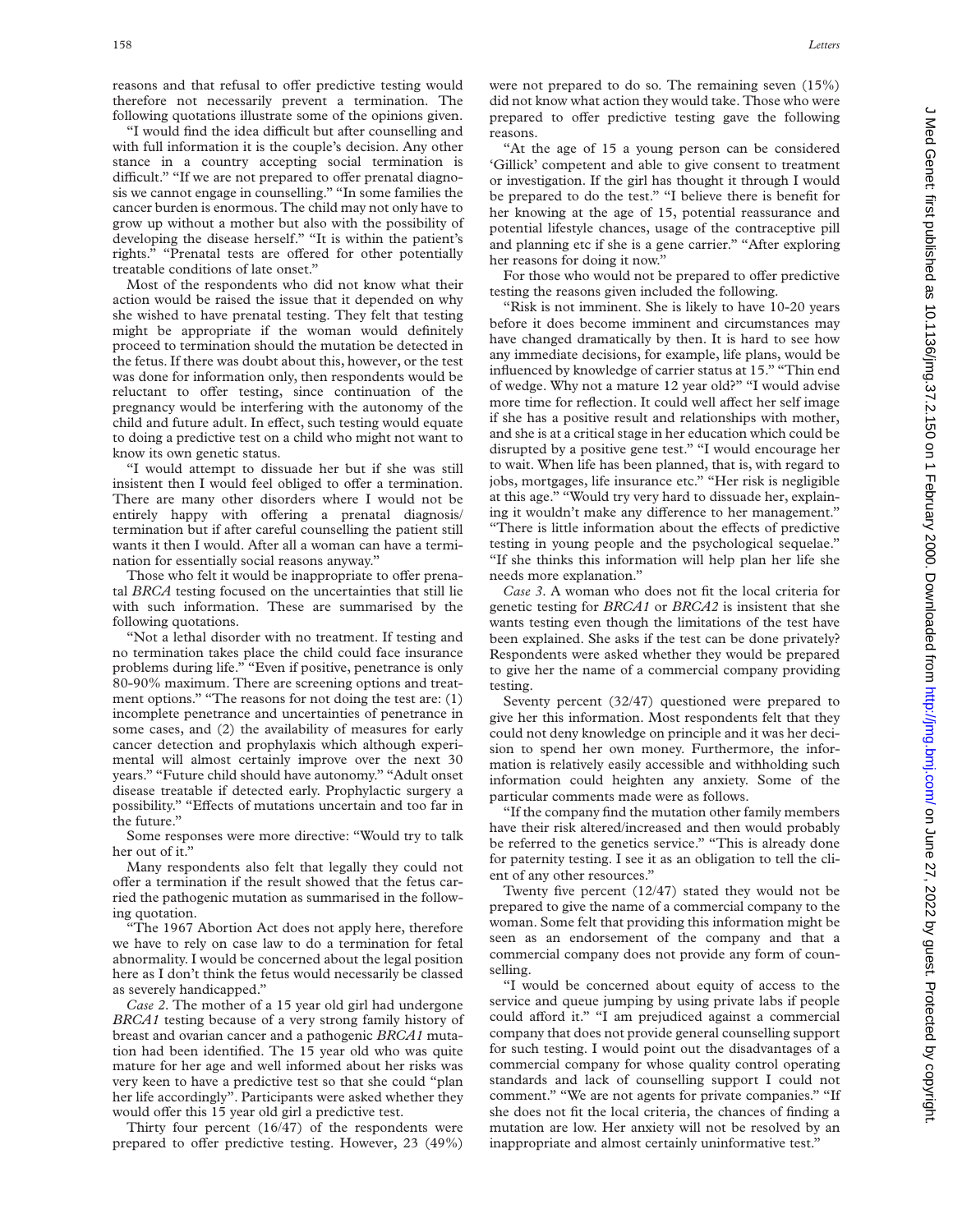Only two respondents (4%) gave don't know as a response and no comments were received in respect of this action.

*Case 4.* It was stated that a 27 year old woman attended the clinic because her identical twin sister had just developed carcinoma of the breast. Their mother also had breast cancer at the age of 45. She died at the age of 50. There was no blood or tissue available from the mother. Respondents were asked what risk would they give the consultand of developing breast cancer. They were also asked whether they would be prepared to offer any genetic testing and if so which test or tests they would offer and why?

The majority (31/47, 66%) stated that the woman's lifetime breast cancer risk was between 70 and 80%, which from published evidence seems to be the most accurate figure.<sup>1</sup> However, some estimates were as low as 30% and others as high as 90%. Respondents were not asked how they arrived at these figures. Most of the respondents  $(34/47, 72%)$  would offer genetic testing. Their management of the case in respect of gene testing showed differences.

"Can only offer diagnostic testing, not predictive testing." "Would do diagnostic test in sister and then predictive test in patient, because there is a chance they are not actually identical." "Confirm they are identical and then treat as a diagnostic test." "I would counsel the two sisters in parallel but genetically the risks are identical, the only difference is the penetrance issue of this gene in identical sibs." "We could not give any good news, we could only give bad news."

Only two of the respondents commented on the difficulty of interpreting a negative test.

We carried out this survey to assess variability among cancer geneticists within the United Kingdom in attitudes and practice towards breast cancer gene testing. The results of our survey clearly show that differences do exist. The differences seen in response to the clinical scenarios were, perhaps not surprisingly, most pronounced in relation to situations having the greatest ethical component.

Prenatal testing is offered for a number of genetic disorders. With the notable exception of disorders such as Huntington's disease, for which there is no disease modifying treatment, interest in prenatal testing has centred on severe diseases presenting early in life. Attitudes to prenatal testing for adult disease for which some form of treatment exists varied considerably. The issue of testing for breast cancer susceptibility genes is further complicated by the fact that such genes are not fully penetrant and that sporadic disease is common in the population.

One of the central themes of genetic counselling laid down in Peter Harper's seminal text is that counselling should be non-directive.<sup>2 3</sup> The aim of genetic counselling is to ensure that people have the necessary facts to enable them to arrive at their own decisions. If one adopts this as the central tenet of the genetic counselling services, it is the person's decision as to whether to have prenatal testing. It may be naive to believe that all genetic counselling is truly non-directive; genetic issues are complex and counsellors' personal opinions may be apparent or inferred from the manner in which the explanation is made. We found it interesting that a large percentage of those surveyed would be reluctant to engage in prenatal counselling for breast cancer susceptibility genes and furthermore that a proportion of clinicians would actively dissuade a woman from pursuing prenatal testing if she was a *BRCA1* mutation carrier. This is clear evidence against non-directive counselling.

Informed consent is clearly a central part of any predictive testing programme. The age at which a person can give consent for any medical procedure has been the subject of considerable debate in recent years. In case 2 we presented the hypothetical situation of a girl of 15 requesting a predictive test for *BRCA1*. Clearly a woman's risk of breast cancer before the age of 25 is small, and therefore it can be deemed that there is no immediate urgency for testing from the perspective of risk. Many of the respondents made this point, some giving it as a reason for not agreeing to offering a predictive test. However, many other reasons contribute to a person's decision to undertake genetic testing and ultimately the issue centres on at what age a person is able to make this type of decision. Some respondents felt that such testing would be illegal at this age; however, both case law (Gillick *v* West Norfolk and Wisbech AHA, 1986) and statute law (the Children's Act, 1989) allow children under the age of 18 to make independent decisions about themselves if they are deemed "sufficiently mature". One respondent pointed to anecdotal evidence that presymptomatic testing experience in Huntington's disease suggests that all those under the age of 25 who were found to be carriers had major psychological problems subsequently. The only published evidence seems to point to a greater difficulty in coping with the disease when it is first learnt of during adolescence rather than adulthood.<sup>4</sup> While deferring testing may ensure that the test is not done in haste, any directive counselling in terms of trying to dissuade her clearly runs counter to the Harper ideal of counselling.

Our next scenario concerned private laboratories. Unlike the United States, Britain has little in the way of private genetic services and both counselling and genetic laboratories are largely confined to the National Health Service. It is conceivable that things may change and there may be an increase in private genetic services. Any growth in private genetics is likely to be confined to laboratory tests and a concern here is that it may be unaccompanied by any form of counselling. Furthermore, the motivation by such enterprises is financial remuneration and hence many of those offered tests may be at a low probability of being gene carriers and at a risk not significantly different from that of the general population. It is therefore unlikely that an expansion of the activities of private laboratories will be greeted enthusiastically by clinical geneticists. Whether one should provide the address of such a laboratory if requested to do so is perhaps a different point. The responses to this question indicated a number of views relating to this issue. Some felt that giving such information could be construed as an endorsement of a private company. Alternatively, a failure to convey the address could be seen as a paternalistic attitude and erosion of free choice.

In a recent article Rosser *et al*<sup>5</sup> highlighted that there are differences in the estimation of risk made by geneticists for identical family histories of breast cancer. We also found evidence of this from the responses to case 4. While most risks were given as between 70 and 80%, estimates ranged from 30-90%. Case 4 concerned gene testing in a family with an identical twin. This case was chosen to illustrate the fact that the distinction between diagnostic and predictive testing becomes rather blurred in the context of one affected and one unaffected identical twin. Several respondents (13%, 6/47) did not comment on this and said they would proceed with predictive testing once a mutation had been detected in the identical twin. Clearly, if the twins are really identical, then only diagnostic testing is possible even in the unaffected twin. It is perhaps not surprising that there were considerable differences in participants' responses.